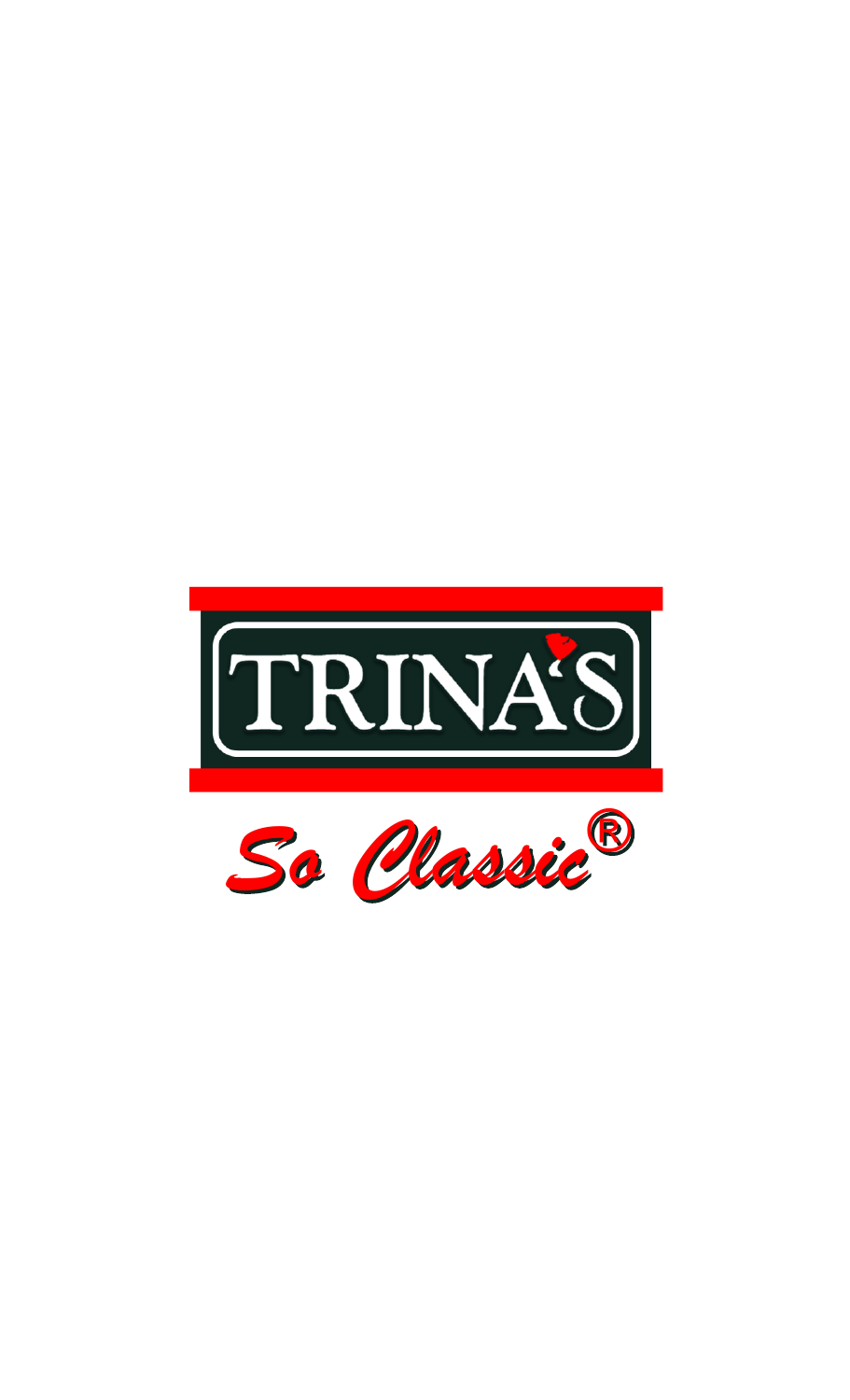# **MUNCHIES**

# **FRIED CHEESE**

Hand made and golden fried to perfection with your choice of mozzarella, cheddar or pepper jack cheeses, served with side of buttermilk ranch and marinara sauce. 3.95

# **CREAM CHEESE JALAPENOS**

Jalapenos stuffed with cream cheese, battered and golden fried to perfection, served with buttermilk ranch. 3.95

# **CHEDDAR FRIED BISCUITS**

Fresh homemade biscuits, battered and golden fried with graded cheddar cheese and garlic salt and aioli. Served as crispy slices with buttermilk ranch. 4.95

#### **CHEDDAR FRIED CARROTS**

Our crunch, carrot sticks battered and golden fried with graded cheddar cheese, served with buttermilk ranch. 4.95

### **FRIED GREEN TOMATOES**

Fresh green tomato slices battered and golden fried to perfection, served with our creamy remoulade sauce. 5.25

# **TWISTED POTATO CHIPS**

Our fresh twisted cut potato chips, served with our homemade buttermilk ranch, creamy bleu cheese ranch and honey Dijon sauces. 4.95

### **TEXAS ONION TANGLERS**

Our fresh onion strings hand-battered, golden fried, and seasoned with Texas spices, served with buttermilk ranch. 4.25

# **SIMPLE POTATO CHIPS BASKET**

Our fresh, sliced thin potato chips, fried and served with our homemade spicy ketchup sauce, just simple without any toppings. 2.95

#### **POT ROAST EGGROLLS**

Our braised fall-a-part pot roast stuffed into our eggrolls, deep fried and served with side of our rich brown gravy. 4.95

# **FRIED VEGETABLES BASKET** *Half Order!*

Our fresh cut carrots, zucchini, mushrooms and broccoli, all battered and golden fried, served with honey Dijon and buttermilk ranch sauces. 3.95

#### **JALAPENO TRINATENDERS®**

Our classic legendary and crispy golden fried chicken tenders with minced jalapenos in the batter, served with our spicy chipotle honey sauce. 5.15

#### **PRETZEL DOGS**

Our beef juicy franks rolled into our homemade pretzel dough, baked and garlic buttered, then served with our spicy chipotle honey sauce. 4.25

# **CHEESESTEAK NACHOS**

Our creamy Philly cheese sauce poured over our fresh made tortilla chips with shaved rib-eyed steak and sauteed bell peppers and onions, served with our marinara salsa. 5.25

# **MINI MONTE CRISTO BITES**

Our hand battered and golden fried sandwich made with sliced turkey and honey cured ham with Swiss and cheddar cheeses, dusted with powdered sugar and served with raspberry preserves. 7.15

# **HANDCRAFTED TABLESIDE GUACAMOLE**

Fresh bowl of guacamole handcrafted at your table, serving your choice of different toppings, served with fresh homemade baked tortilla chips. 3.95

# **GARLIC CHEDDAR BREADSTICKS**

Our fresh homemade rolled breadsticks baked with cheddar cheese and garlic butter, served with buttermilk ranch and sour cream for dipping. 3.25

#### **TRINATENDERS®**

Crispy and golden fried chicken tenders served with side of honey Dijon sauce or make it sauced with your choice of the following;<br> $\overline{rs}$  BUFFAI O – Served with buttermilk ranch

**BUFFALO** – Served with buttermilk ranch.<br> **EXECUTE FERIYAKI** – Served with honey lime ranch *TERIYAKI – Served with honey lime ranch.* 

*THAI – Our orange lime sweet & sour sauce.*

4.95 each

# **TOPPED POTATO CHIPS BASKETS**

Our fresh, sliced thin potato chips, fried and topped in the choice of the following; *CHEDDAR & BACON – Just as everyone loves them, just cheddar cheese and honey-pepper bacon bits served with sour cream.*

- *PHILLY CHEESESTEAK – Topped with our homemade Philly cheese sauce and fresh, never-frozen shaved rib-eye steak.*
- *CALIFORNIA-STYLE – Topped with fresh homemade mango habenero salsa, chipotle queso and fresh avocadoes.*

3.95 each

# **TRINA'S® WONTON TACOS**

Choose one of the following with our wonton chips as taco shells;

 *BAJA – Pulled pork, cheddar cheese sauce, lettuce, Pico de Gallo and avocado slices.*

- *CHICKEN – Fajita grilled chicken, Mesquite mango sauce, Pico de Gallo, feta cheese and lettuce.*
- *VEGGIE – Lettuce, tomatoes, Pico de Gallo, avocado slices, vegetable mango salsa and feta cheese.*
- *GOLDEN FRIED COD FISH – Golden fried cape cod, cheddar cheese sauce, 1000 Island tartar sauce and Pico de Gallo.*
- *BUFFALO BEEF – Grilled fajita buffalo beef, 1000 Island sauce, feta cheese and green chile sauce.*

6.95 each

### **CHEDDAR FRIED APPLES**

Fuji apple slices battered and golden fried in with graded cheddar cheese, served with our cinnamon caramel sauce. 4.25

### **TRINA'S® POTSTICKERS**

Asian dumplings, golden fried with ginger sesame sauce and served with our apple ginger sauce. 4.15

# **POTATO CRISP TRINATENDERS®**

Our chicken tenders hand-battered with real crispy potato chips and golden fried to perfection, served with our creamy sweet chipotle sauce. 4.95

### **FRIED CALAMARI**

Our hand-battered and golden fried calamari, served with our creamy remoulade sauce. 4.95

# **CAJUN FRIED MUSHROOMS**

Our fresh, never-frozen, hand-cut mushrooms, hand-battered and golden fried with Cajun spices, served with buttermilk ranch sauce. 4.25

#### **MANBURGER® EGGROLLS**

Our fresh, never-frozen crumbled 100% ground chuck beef bits rolled with our fresh homemade cheddar cheese cream filling, golden fried and served with our buttermilk ranch sauce. 4.25

#### **MANBITES®**

Slider-style sandwiches topped on our Hawaiian hoagie mini rolls along as the following;

- *CHEESEBURGER – Lettuce, tomato, pickles, onion strings and cheddar cheese with our secret honey Dijon sauce.*
- *PULLED PORK – Provolone cheese and barbecue sauce.*
- *RUEBEN – Sauerkraut, corned beef, and roast beef with Italian sauce.*
- *BUFFALO CRUNCHY CHICKEN – Buffalo sauced fried chicken bites, lettuce, green onions, tomatoes and Swiss cheese with bleu cheese ranch.*
- *FRIED RUEBEN – Our hand battered and golden fried Rueben sandwich made with corned beef, sauerkraut and provolone cheese.*
- *MONTE CRISTO – Our hand battered and golden fried sandwich made with sliced turkey and honey cured ham with Swiss and cheddar cheeses, dusted with powdered sugar and served with raspberry preserves.*

6.95 each

# *New!* **NACHO TWISTED POTATO CHIPS**

Our freshly twisted cut potato chips smothered with our spicy nacho cheddar creamy and rich queso sauce with sliced jalapenos, shredded cheddar cheese, and diced tomatoes, served with creamy jalapeno ranch sauce. 4.25

# *New!* **TRINATENDERS® & JALACAKES®**

Our fresh homemade pancakes hot off the grill infused with sliced fresh jalapenos, paired with three of our golden fried chicken tenders, drizzled with our homemade jalapeno syrup. 5.95

# *New!* **HOMEMADE JALACAKE® MANBITES®**

Our fresh homemade pancakes hot off the grill infused with sliced fresh jalapenos, sandwiching withh minature ground sirloin beef quarter pound patties creamy brie cheese and our homemade jalapeno syrup. 7.25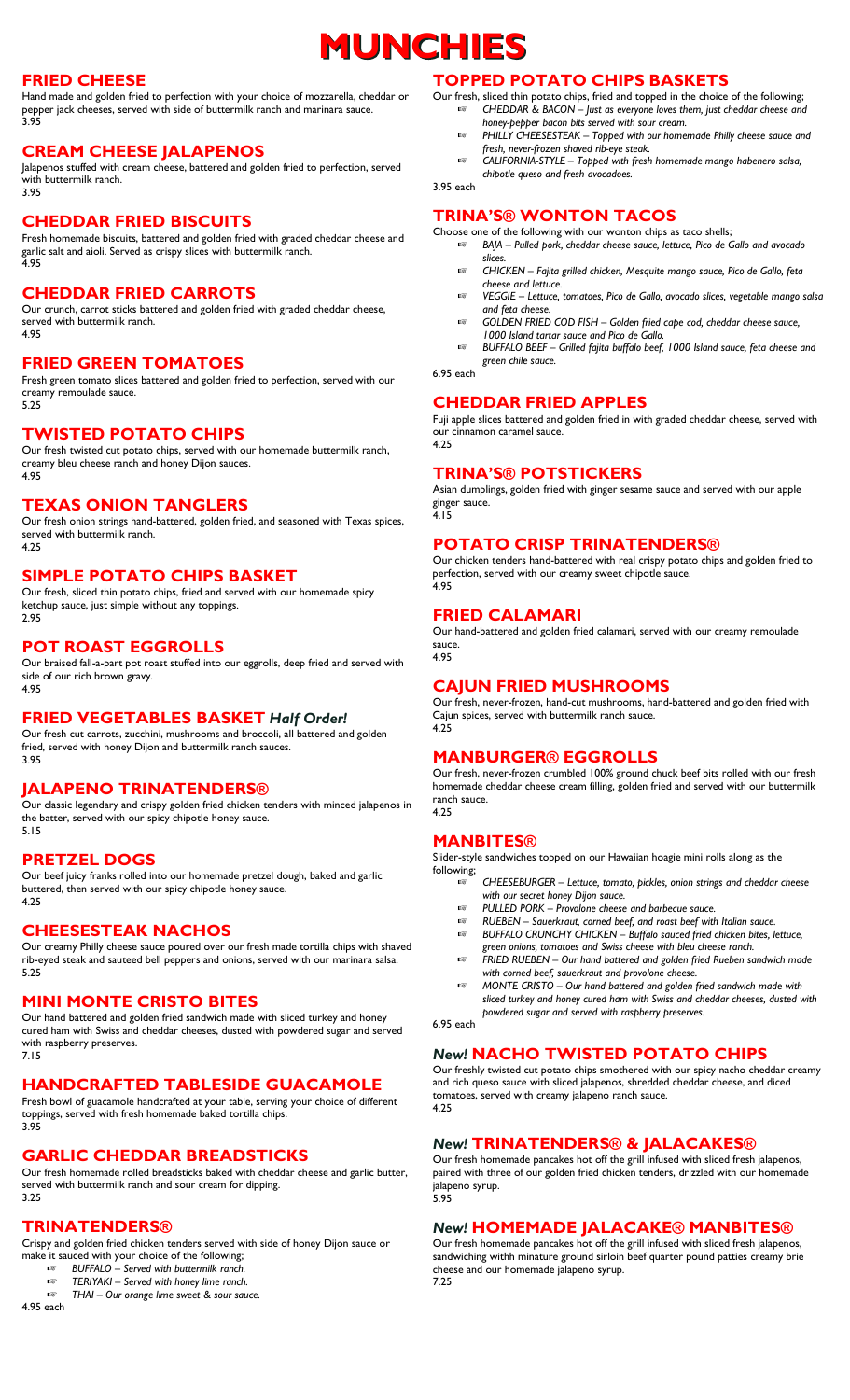# **SHARABLES**

# **BIG TRINA'S PLAY®**

Choice of four or six different appetizers, enough for sharing with friends with dipping sauces. 8.95

# **TRINA'S® FRIED CRAB CAKES**

Two of our hand-battered and deep fried of our jumbo crab meat cakes, served with Creole Cajun sauce. 6.95

# **BLEU CHEESE CHIPS**

Our kettle-cooked potato chips topped with our creamy bleu cheese sauce and crumbled bleu cheese, served with our buttermilk ranch. 6.25

# **WONTON CHIPS & DIPS**

Our homemade wonton chips, served with our green chile salsa, zesty tomato salsa, homemade fresh guacamole and fire roasted cheddar queso. 8.25

# **COLOSSAL FRIED CHEESE**

Choice of mozzarella or cheddar cheese, hand breaded, golden fried and served with buttermilk ranch and marinara sauces. 4.35

# **FRIED VEGETABLES BASKET**

Our fresh cut carrots, zucchini, mushrooms and broccoli, all battered and golden fried, served with honey Dijon and buttermilk ranch sauces. 6.95

### **FRIED GREEN BEANS**

Fresh green beans battered and golden fried, served with wasabi ranch. 4.65

#### **SPINACH POTSTICKERS**

Pan Asian dumplings stuffed with cream spinach, served with soy sauce. 6.95

#### **TRINA'S® CHEESEBURGER SKINS**

Deep dish pizza crust topped with hamburger bits, creamy cheddar cheese sauce, sour cream, and bacon bits. 8.25

### **TRINA'S® EDAMAME DUMPLINGS**

Soybeans from a pod served in Asian dumplings along with side of ginger soy sauce. 6.75

#### **TRINA'S® COLOSSAL ONION**

Our onion slices from a colossal onion, battered and golden fried to perfection, served with buttermilk and 1000 Island ranch sauces. 6.35

# **CHEDDAR FRIED ARTICHOKES**

Fresh artichokes battered and golden fried with cheddar cheese, served with side of buttermilk wasabi ranch. 6.95

# **MANWINGS®**

**MANWING® SAUCES**

Original Buffalo | Chili Lime | Red Hot Barbecue | Honey Barbecue | Cherry Barbecue | Blood Orange Barbecue | Jalapeno Barbecue | Blaster Buffalo *(our hottest sauce yet!)*

# **HOW MANY MANWINGS®?**<br>Bone-In Bone-Out

| Bone-In      | <b>Bone-Out</b> |
|--------------|-----------------|
| $8 = 6.95$   | $8 = 4.95$      |
| $12 = 10.95$ | $12 = 8.95$     |
| $14 = 12.95$ | $14 = 12.95$    |
| $24 = 20.95$ | $24 = 18.95$    |

#### **ADD OUR SEASONED HOT FRIES = 1.95 EXTRA!**

# **VEGGIEBURGERS®**

*Our VeggieBurgers® are made with real vegetable and soy bean 8 oz. patties. Topped on our honey baked rye buns and served on bed of our fresh hot fries.*

#### **VEGGIEBURGER® PANINI**

Topped on our toasted panini bread, grilled with asiago cheese, chopped tomatoes and fresh basil. 6.95

# **MARINARA MIA VEGGIEBURGER®**

Topped with fresh zesty tomato marinara sauce, asiago, Romano and mozzarella cheeses with fresh sliced portabella mushrooms. 7.65

# **THE AMERICAN VEGGIEBURGER®**

Topped with fresh shredded lettuce, arugula, sliced tomatoes, fresh pickle chips and real cheddar cheese. 6.25

# **CREAMY SPINACH ARTICHOKE DIP**

Cream cheese, spinach and fresh artichoke dip, served warm with crispy tortilla chips, sour cream and our homemade salsa. 6.75

# *New Recipe!* **LETTUCE WRAPPERS®**

Crisp Bibb lettuce topped with your choice of grilled chicken slices, ground sirloin beef or shrimp, along with chopped nuts, served with ginger soy sauce or peanut sauce. 6.25

#### **PLATTER O' FRIES**

A great large platter of fries with your choice of the following;

- *SWEET POTATO FRIES – Made from fresh sweet potatoes with side of 1000 Island ranch. 6.15*
- *CLASSIC BACON & CHEDDAR – Just topped bacon bits and cheddar cheese with buttermilk ranch. 6.35*
- *BACON & CHEDDAR SWEET POTATO FRIES – Sweet potato fries topped with bacon & cheddar cheese with side of buttermilk ranch. 6.45 LOADED TEXAS CHEESE FRIES – Bacon and cheddar fries topped with*
- *jalapenos and green onions with our jalapeno ranch dressing. 7.15 BUFFALO & BLEU FRIES – Buffalo sauced fries topped with creamy and*
- *crumbled bleu cheese, served with side of buttermilk ranch. 7.25*
- *SMOTHERED FRIES Our fresh load of our seasoned hot fries topped with our homemade black-pepper cream gravy, chopped ground sausage, cheddar cheese sauce, and green onions. 6.95*

#### **STUFFED MUSHROOMS**

Battered and golden fried, stuffed with your choice of the following;

- *CREAM CHEESE 5.95*<br>*CHEDDAR* **CHEDDAR**
- *<b>E ONION & CHEDDAR 6.15*<br>*E CPINACH 5.95*
- **SPINACH 5.95**<br>*SPINACH 5.95 CHEDDAR 5.95*

# **TRINA'S® FLATBREADS**

Our classic homemade flatbread, honey buttered and topped with the following;

- *MARGHERITA – Fresh sliced Roma tomatoes, basil leaves, garlic, parmesan and mozzarella cheeses.*
- *BUFFALO BEEF or CHICKEN – Buffalo sauced beef or chicken with bleu cheese sauce and crumbled bleu cheese bits.*
- *AVOCADO & FETA – Avocado Alfredo sauce with feta cheese and ripe California sliced avocadoes with cilantro.*
- *BACON MACARONI & CHEESE – Fresh elbow macaroni topped with creamy cheddar cheese sauce, graded cheddar cheese and crispy bacon bits with breadcrumbs.*
- *EGGPLANT & BRIE – Fresh cut eggplant dices, brie cheese, creamy rich Alfredo sauce and fresh romaine lettuce.*

8.95 each

# **TEXAS EGGROLLS**

Eggrolls wrapped with spinach, cream corn sauce and avocadoes, golden fried, served with wasabi ranch sauce. 6.95

# **SAGINAKI** *Opaa!*

Our cheddar cheese in a skillet flaming with fire (USE CAUTION!), served with our homemade pita chips. 6.75

# **AVOCADO SWISS VEGGIEBURGER®**

Topped with fresh shredded lettuce, arugula, sliced tomatoes, fresh pickle chips, real Swiss cheese and fresh sliced California ripe avocadoes. 7.25

# **VEGGIE ON THE VEGGIE®**

Topped with grilled fresh carrots, bell peppers, zucchini and squash with real provolone and goat cheeses. 7.25

#### **CHEESY PORTABELLA VEGGIEBURGER®**

Topped with fresh sliced portabella mushrooms, creamy cheddar cheese sauce and sliced asiago cheese. 6.65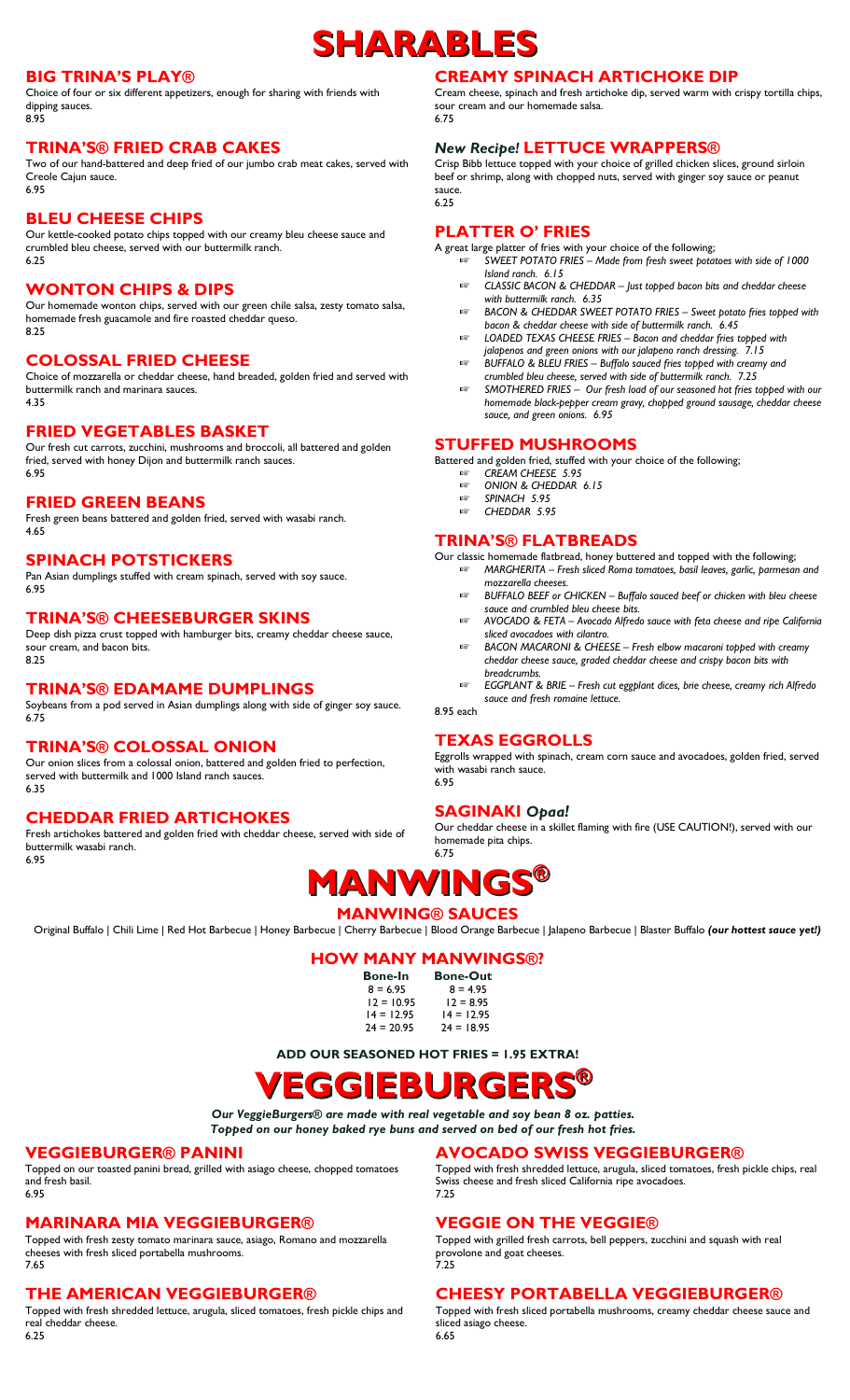# **POTATO SKINS**

# **BACON & CHEDDAR SWEETSKINS®**

Fresh cut sweet potato skins topped with crispy bacon bits and cheddar cheese, served with 1000 Island ranch. 6.95

#### **PEPPERONI PIZZA**

Fresh sliced potato skins topped with fresh zesty marinara sauce, melted mozzarella cheese, pepperoni and dried parmesan cheese crumbles, served with buttermilk ranch. 7.25

### **SIMPLE SWEETSKINS®**

Fresh cut sweet potato skins topped with hot and bubbiling marshmallows and served with our warm maple syrup. 6.25

# **CHICKEN & JACK**

Fresh sliced potato skins topped with grilled chicken dices, melted jack cheese, along with side of ranch and fresh salsa. 6.35

# **AVOCADO & CHICKEN**

Fresh sliced potato skins topped with jack cheese, ripe California avocado, chopped and grilled chicken dices served with jalapeno ranch. 6.75

# **PHILLY CHEESESTEAK**

Topped with our fresh homemade Philly cheese sauce and fresh, never-frozen shaved rib-eye steak, served with our homemade zesty marinara sauce. 6.95

# **ORIGINAL BACON & CHEDDAR**

Served with side of sour cream and buttermilk ranch. 6.35

#### **FRESH TACO**

Fresh sliced potato skins topped with ground sirloin beef, melted cheddar and jack cheeses, fresh chopped pico de gallo and served with sour cream and rich cheddar queso. 6.95

# **TRINATENDER®**

Fresh sliced potato skins topped with hand-breaded and golden fried chicken tenders, and melted cheddar cheese, served with our honey Dijon sauce. 7.25

# **LOADED NACHO**

Fresh sliced potato skins topped with our fresh, never-frozen ground sirloin beef, melted creamy cheddar nacho cheese, fresh sliced jalapenos, pico de gallo, shredded cheddar cheese and served with side of our homemade habanero salsa and sour cream. 7.95

**MANBURGERS®**

*All of our Famous ManBurgers® are made from fresh, never frozen, 100% ground chuck, half pound beef patties, unless specified, served on your choice of fresh homemade baked rye or sesame seed buns and served on top of our bed of fresh hot fries and with pickle spear. "PLATTERIZE" ANY OF OUR MANBURGERS® WITH ONION RINGS AND YOUR CHOICE OF MILKSHAKE FOR JUST 2.25!*

#### **THE MIGHTY MANBURGER®**

Two of our 8 oz patties topped with lettuce, tomato, red onions, pickles, cheddar cheese, bacon strips and fried onions topped doubled with our secret honey Dijon sauce. 12.25

#### **THE BIG TRINA®**

Three of our 8 oz patties topped with lettuce, tomato, red onions, pickles, cheddar cheese, bacon strips and fried onions with our secret honey Dijon sauce. 14.25

# **THE CLASSICTIME®**

Topped with lettuce, tomato, red onions, pickles and honey Dijon sauce. 6.15 *Add cheddar, American, pepper jack, Swiss or white cheddar for 1.15*

# **AVOCADO & BACON**

Our classic burger topped with fresh ripe California avocadoes and three crispy bacon strips. 6.95

#### **TURKEY & PORTABELLA**

Our classic burger with both a turkey patty and portabella mushrooms with jack cheese and sautéed onions. 6.75

#### **SMOKY BACON & CHEDDAR**

Our classic burger topped with three honey pepper smoke-style bacon strips and smoky cheddar cheese. 6.95

### **THE CATTLEHOUSE MANBURGER®**

Our ManBurger® topped with lettuce, tomato, fried onion strings, barbecue sauce and pickles with white cheddar cheese. 6.95

#### **TEX-MEX MANBURGER®**

Our ManBurger® topped with lettuce, cilantro ranch sauce, mango hot salsa, roasted bell peppers, jalapenos, poblanos and onions. 6.95

#### **RUEBEN MANBURGER®**

Our ManBurger® topped with sauerkraut, sautéed onions, Italian dressing, corned beef and sugar-cured sliced ham with Swiss cheese. 7.25

#### **CLASSICRISTO MANBURGER®**

Topped with only cheddar cheese, Swiss cheese, turkey and ham slices, battered and golden fried, dusted in powdered sugar and served with side of raspberry preserves. 6.95

# **HOWDY COWBOY MANBURGER®**

Our classic burger topped with spicy barbecue sauce, fried onion strings, two fried onion rings, fried jalapenos and white cheddar cheese. 7.15

# **BLEU & BACON MANBURGER®**

Our classic burger topped with crispy bacon bits and creamy and crumbled bleu cheese. 6.75

#### **PHILLY'S MANBURGER®**

Topped on our hoagie roll with Philly cheese sauce, roasted bell peppers and onions. 7.15

#### **PUB-STYLE MANBURGER®**

Topped with three honey pepper bacon strips with our Dijon pub sauce, sautéed onions and fried onion strings with crumbled bleu and white cheddar cheese. 6.85

#### **AVOCADO CHICKEN MANBURGER®**

Our grilled chicken burger topped with fresh ripe California avocado slices, lettuce, tomato, and Swiss cheese. 6.75

#### **CREAM CHEESE MANBURGER®**

Our classic burger topped with fresh Philly cream cheese and fried onion strings. 6.95

#### **TORTILLA MANBURGER®**

Topped with lettuce, tomato, creamy rich cheddar queso, fresh chopped guacamole, and crispy tortilla strips, served with cup of tortilla soup for dunking, ole! 6.95

# **GRILLED CHICKEN TOPPED MANBURGER®**

Our fresh, never-frozen, boneless and skinless chicken breast, fire-grilled and topped on our ½ lb. ground sirloin beef patty with fresh lettuce, sliced tomatoes, honey barbecue sauce, dill pickles and sauteed onions. 9.95

#### **POT ROAST MANBURGER®**

Our ManBurger® made from our grinded braised fall-a-part pot roast, mixed with ground sirloin into a patty, topped with lettuce, tomato, rich brown gravy, sauteed onions and provolone cheese. 6.95

#### **MUSHROOM MARSALA MANBURGER®**

Topped with mushrooms, marsala mushroom sauce and sautéed onions with jack cheese. 6.25

#### **COUNTRY-FRIED MANBURGER®**

Our battered and golden fried patty topped with cream gravy and grated cheddar cheese. 7.95

#### **JALAPENO SMOKEHOUSE MANBURGER®**

Our classic burger topped with smoked jalapenos and thick-cut smoked bacon strips. 6.95

#### **CHEESEBURGER-CHEESEBURGER**

Two of our fresh 8 oz. burger sandwiches, topped with American cheese and our homemade spicy ketchup sauce. 8.25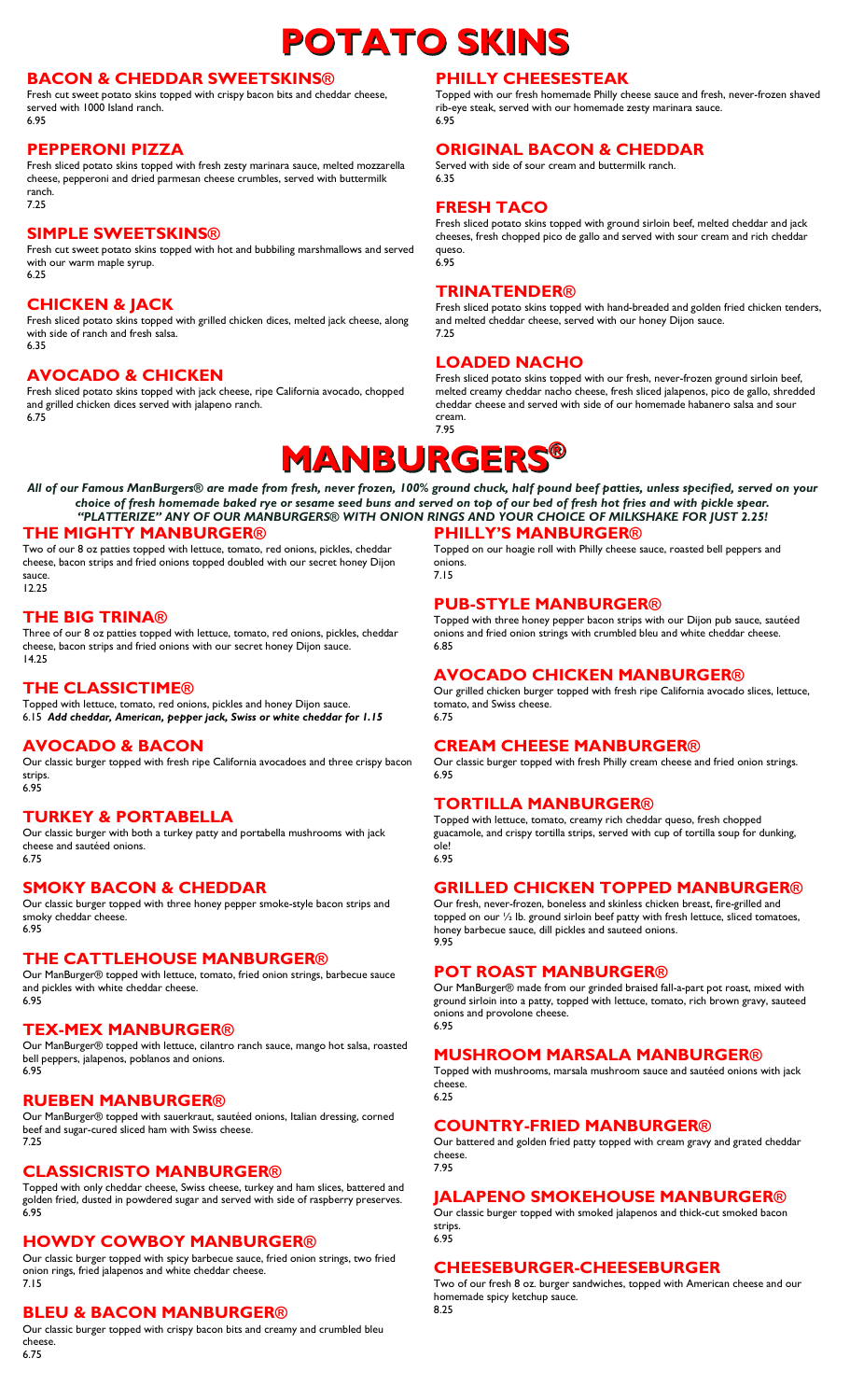# **PRIMEBURGERS®**

*All of our PrimeBurgers® are made from fresh, never frozen, 100% ground chuck, mixed with our ground prime rib meat, served ½ lb. on sesame seed homemade buns on top of our bed of fresh hot fries and with pickle spear*

*"PLATTERIZE" ANY OF OUR PRIMEBURGERS® WITH ONION RINGS AND YOUR CHOICE OF MILKSHAKE FOR JUST \$2.25!*

# **PRETZEL PRIMEBURGER®**

Topped with lettuce, tomato, red onions, pickles and our creamy bacon mustard sauce, on our homemade light-salted pretzel bun. 9.95

# **VEGGIES ON A PRIMEBURGER®**

Topped with grilled carrots, squash, bell peppers and sauteed onions. 9.65

# **ALL-AMERICAN PRIMEBURGER®**

Topped with lettuce, tomato, red onions, pickles and our chipotle creamy steak sauce.

8.25 *Add cheese 0.95*

# **DOUBLE BURGERS**

*All of our creative Best Double Burgers are made with two 100% ground chuck ½ lb. beef patties and served on bed of our fresh hot fries and pickle spear.*

*"PLATTERIZE" ANY OF OUR DOUBLE BURGERS WITH ONION RINGS AND YOUR CHOICE OF MILKSHAKE FOR JUST \$2.25!*

# **THE MESSY MEX®**

Topped with fresh chopped guacamole relish, spicy creamy chipotle sauce, chopped Pico de Gallo, spicy habenero marinara sauce, chopped caramelized onions, sou cream, pepper jack and jalapeno cheddar cheeses, all on our homemade jalapeno crispy cheddar bun. 11.25

# **HONEY-PEPPER TRINATENDER®**

Topped with our honey-pepper golden fried chicken tenders, fresh arugula, sliced tomatoes, shredded fresh lettuce, creamy cheddar queso and honey Dijon mayo sauce, all on our sesame seed homemade bun. 11.95

# **PEPPERONI SUPREME**

Topped with fresh sliced pepperoni, bell peppers, jalapenos, red onions, cheddar and mozzarella cheeses with our zesty marinara sauce, all on our sesame seed homemade bun.

12.55

# **BRATWURST RUEBEN**

Topped with sliced bratwurst, sauerkraut, 1000 Island creamy sauce, corned beef and served on our homemade rye bun. 11.95

# **CHEDDAR FRIED APPLE**

Topped with our homemade golden cheddar fried apples, sliced cheddar cheese and apple caramel sauce, served on our sesame seed homemade bun. 11.25

# **HONEY PEPPER CHICKEN MAC & CHEESE**

Topped with our hand-battered and golden fried honey-pepper chicken breast with our homemade creamy macaroni and cheddar cheese, all on our sesame seed homemade bun. 13.25

# **LOADED MASHED POTATO**

Topped with a load of loaded cheddar and crispy bacon mashed potatoes, creamy cheddar cheese sauce, fried onion strings and smothered in cream gravy, all on our Texas toast. 13.25

#### **GREEN CHILIE**

Topped with hatch green chilies, pepper jack cheese, chipotle mayo, fresh shredded lettuce, sliced tomatoes, and served on our sesame seed homemade bun. 12.95

# **BBQ BACON & CHEDDAR JALAPENO**

Topped with our original barbecue sauce, thick-cut smoked bacon strips, sliced cheddar cheese, fresh sliced jalapenos, fresh shredded lettuce, sliced tomato and served on our sesame seed homemade bun. 11.25

# **CHIPOTLE BLEU PRIMEBURGER®**

Topped with lettuce, tomato, crumbled bleu cheese, red onions, pickles and our creamy chipotle bleu cheese ranch sauce. 8.95

# **BACON WRAPPED PRIMEBURGER®**

Our ground prime rib meat patty bacon wrapped and topped the All-American way. 8.75

#### **ULTIMATE PRIMEBURGER®**

Our All-American PrimeBurger® with double the prime rib meat and double the toppings. 14.25 *Add cheese 0.95*

**BURGERITOS®**

*Served on bed of our fresh seasoned hot fries.*

# **ORIGINAL BACON & CHEDDAR**

Our large homemade flour tortilla rolled and stuffed with ground 100% sirloin, shredded cheddar cheese, crumbled crispy honey-pepper bacon bits, fresh shredded lettuce, sliced tomatoes, authentic refried beans, and topped with our homemade rich cheddar queso and chopped red onions. 4.95

### **BREAKFAST-STYLE**

Our large homemade flour tortilla rolled and stuffed with ground 100% sirloin, shredded cheddar cheese, scrambled eggs, authentic refried beans, and topped with our homemade rich and creamy hollandaise sauce. 5.95

### **SUPREME PIZZA**

Our large homemade flour tortilla rolled and stuffed with mozzarella and ricotta cheeses, ground 100% sirloin, pepperoni, chopped bell peppers and sliced olives, topped with our marinara sauce and mozzarella cheese. 6.25

### **PEPPERONI PIZZA**

Our large homemade flour tortilla rolled and stuffed with mozzarella and ricotta cheeses, ground 100% sirloin, pepperoni and topped with our marinara sauce and mozzarella cheese. 5.95

# **FRIED FROM THE SEA®**

*All "Fried From The Sea®" platters are served on bed of our fresh hot fries.*

#### **FRIED SHRIMP**

Battered and golden fried, served with cocktail and tartar sauces. 6.95

#### **FRIED CRAWFISH**

Golden fried crawfish served with cocktail, tartar and raspberry mustard sauces. 6.95

#### **COCONUT CATFISH**

Catfish battered and golden fried with coconut. 7.95

#### **FRIED TILAPIA**

Battered and golden fried, served with cocktail and tartar sauces. 7.85

#### **COCONUT SHRIMP**

Shrimp battered and golden fried with coconut. 7.95

#### **FRIED CATFISH**

Battered and golden fried, served with cocktail and tartar sauces. 7.85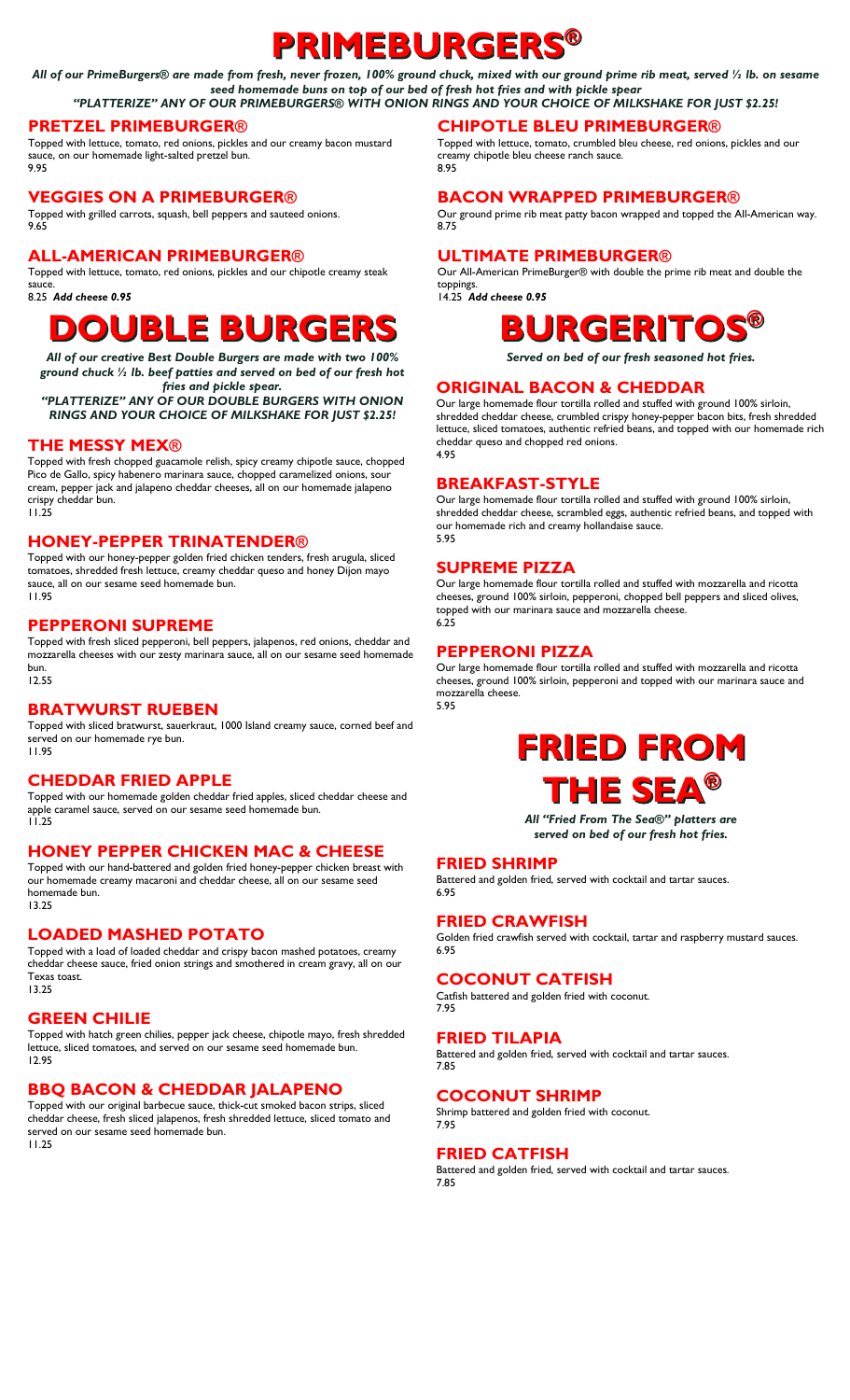# **GRILLED & FAVORITES**

#### *All "Grilled & Favorites" platters are served on bed of dirty rice and grilled vegetable skewers.*

### **GRILLED SALMON**

Seasoned with lemon-pepper and herbs. 8.95

### **MEXICAN CATFISH**

Topped with fresh mango Pico de Gallo, black bean corn salsa and guacamole. 9.25

### **MESQUITE GRILLED TROUT**

Topped with Pico de Gallo, parsley and pineapple mango salsa. 9.65

#### **TRINA'S® CRAWFISH ETOUFFEE**

Etouffee sauce topped over rice with broiled crawfish and sautéed onions. 6.75

#### **GRILLED TILAPIA**

Topped with mangos and red pepper flakes, seasoned with lemon pepper. 8.95

#### **GRILLED CATFISH**

Topped with rum sauce, fresh basil shreds and spinach. 8.95



# **TRINATENDERS® PLATTER**<br>**Exp** CLASSIC TRINATENDERS® – Our famous fr

- *CLASSIC TRINATENDERS® – Our famous fried chicken tenders served on bed of fresh hot fries. 8.25*
- *BUFFALO TRINATENDERS® – Our famous fried chicken tenders tossed and*
- *sauced in our homemade buffalo sauce served on bed of fresh hot fries. 8.95 CHICKEN & WAFFLES – Our famous fried chicken tenders topped on two of our homemade Belgian waffles with powdered sugar and maple syrup. 9.25*

# **SMOTHERED CHICKEN**

Our grilled white meat chicken breast, smothered in our black-pepper cream gravy, cheddar cheese sauce and green onions, served with our seasoned hot fries. 7.95

# **COUNTRY FRIED CHICKEN**

Our famous white meat chicken, battered and golden fried to perfection, served with mashed potatoes, cream gravy and corn on the cob. *Try it with our Kansas City barbecue sauce instead of cream gravy.*  10.95

#### **LEMON-PEPPER ROSEMARY CHICKEN**

Our grilled skinless and boneless, white meat chicken breast, lemon-peppered and grilled with rosemary, served with grilled vegetable skewers. 8.95

#### **MANCHICKEN® LEG**

Our white meat chicken leg, roasted with garlic and pepper, served with grilled vegetable skewers. 8.95

# **MANGO MONTEREY CHICKEN**

Our skinless and boneless, white meat chicken topped with Monterey jack cheese and fresh made mango salsa, served with fried onion fritters and grilled vegetable skewers. 10.25

# **HOT SIZZLIN' FAJITAS**

*Our fajitas are served on a hot sizzling skillet (PLEASE USE CAUTION!) with grilled bell peppers, whole jalapenos and onions.*

# **CHOICES**

- Ground Sirloin 9.95
- Fajita Beef Tips 9.95
- **Grilled Fajita Chicken 9.65**
- **ESP** Charbroiled Shrimp 9.85

#### **COMBOS**

- $E^*$  Choice of Two 11.95
- Es Choice of Three 13.95
- **Example 25.95**<br> **Example 25.95**<br> **Cample 25.95**<br> **Cample 25.95**
- All-You-Can-Eat *(Only Choose One)* 12.95

# **SIDES**

Guacamole | Sour Cream | Pico de Gallo | Mango Salsa | Grated Cheddar Cheese Lettuce | Tomatoes | Feta Cheese | Cheddar Cheese Sauce *(\$0.95 Extra)* Portabella Mushrooms *(\$1.25 Extra)*

# **SEAFOOD CREATIONS**

*All seafood creations are served with your choice of two sides (unless noted) and your choice of house or Caesar salad.*

### **AHI TUNA PLATTER**

Fresh ahi tuna chopped and topped with fresh mango salsa, served with soy sauce. 10.95

#### **NEW ORLEANS SALMON**

Fresh grilled salmon seasoned with New Orleans spices, topped on a bed of jambalaya. 10.85

### **BOURBON GRILLED TILAPIA & SHRIMP**

Fresh Bourbon grilled tilapia and shrimp skewers topped on bed of lemon-peppered rice. 12.25

#### **CEDAR PLANK SALMON**

Our fresh grilled salmon topped on a wooden board with grilled asparagus. 12.15

#### **FRIED SEAFOOD MANPLATTER®**

One large platter of fresh hot fries topped with fried catfish, stuffed crab, fried crawfish, fried crab cakes, and fried shrimp. 17.95

### **TURNIP GREEN BAKED TUNA**

Fresh baked tuna topped with turnip greens. 10.95

# **MESQUITE GRILLED SEAFOOD TRIO**

New Orleans salmon, cedar plank salmon and Bourbon grilled tilapia on one large platter. 19.95

# **SANDWICHES**

*Served with your choice of fresh homemade golden fried potato chips or fresh seasoned hot fries. Substitute any of "Trina's® Mac & Cheeses" for just 2.35*

#### **MONTE CRISTO**

Topped with turkey, ham, Swiss and cheddar cheeses, battered and golden fried, dusted with powdered sugar and served with side of raspberry preserves. 5.95

#### **SMOKEY'S TURKEY**

Smoked turkey topped on our hoagie roll with lettuce, tomato, honey Dijon, Swiss cheese and bell peppers.

5.65 *Add cranberries or avocadoes for just 0.95!*

#### **TRINA'S® CLASSIC CLUB**

Topped with turkey, honey Dijon, lettuce, tomato, cheddar and Swiss cheeses and ham on hoagie roll. 6.95

# **RUEBEN-O-RYE**

Corned beef, shredded rib-eyed steak topped on rye bread with sauerkraut and provolone cheese with Italian dressing. 7.25

#### **PHILLY CHEESESTEAK**

Our hoagie roll topped with shaved rib-eyed steak with Philly cheese sauce, sautéed onions and bell peppers. 7.95



*0.75 EACH!*

**Cheddar Red Bliss Mashed Potatoes Black-eyed Peas Onion Rings Seasoned Hot Fries Corn on the Cob Grilled Vegetable Skewers Loaded Baked or Sweet Baked Potato Sweet Potato Fries Fresh Steamed Broccoli Turnip Greens Fresh Green Beans**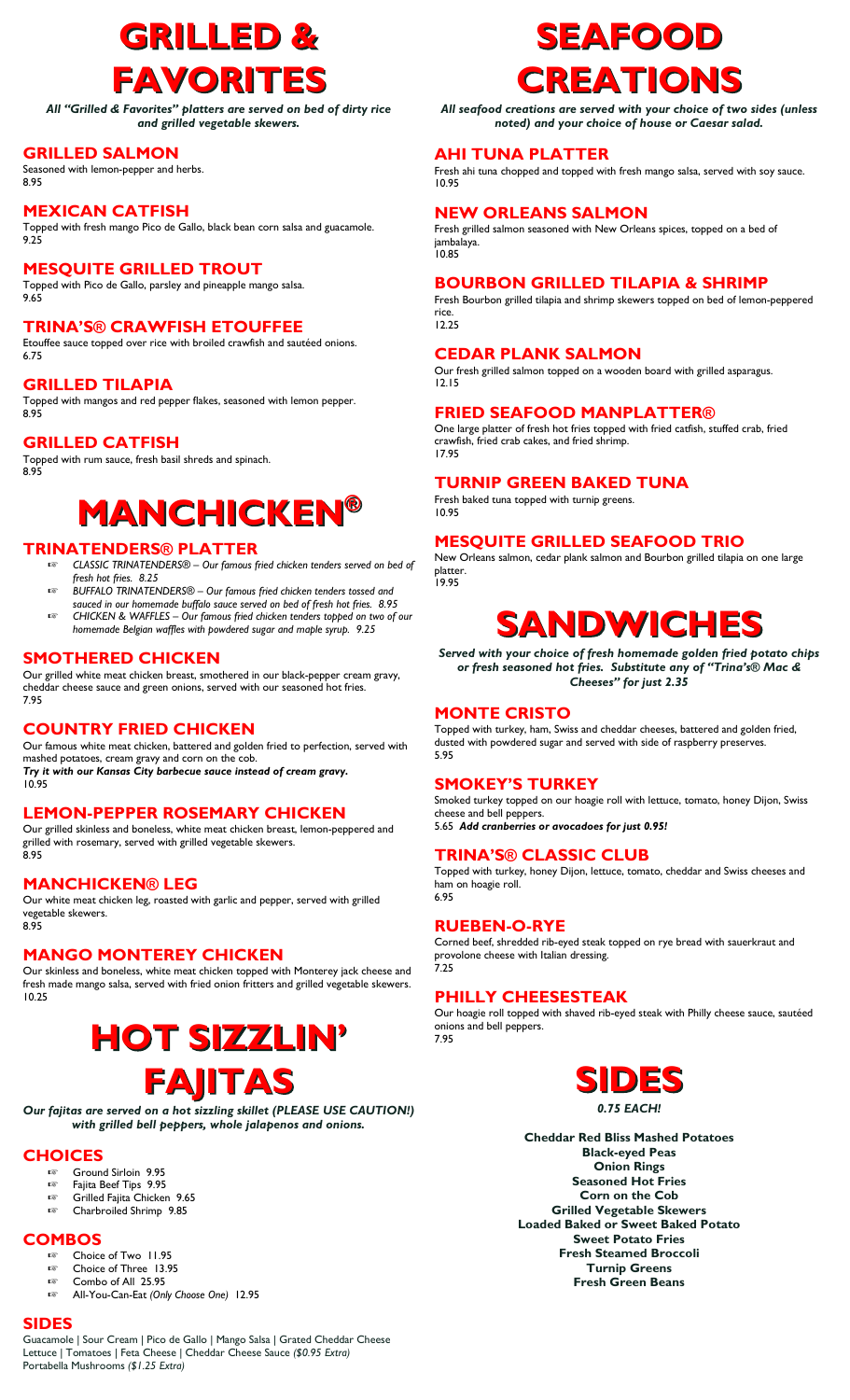# **MEGA MUNCHIES**

# **KICKIN' QUESO DIP**

Our fresh hot and bubbling (please use caution!) rich and creamy cheddar queso made with sundried tomatoes, spinach, minced jalapenos and peppercorn, served with our fresh tortilla chips. 4.95

# **LOADED QUESO FRIES**

Our fresh seasoned hot fries smothered with our kickin' queso sauce, shredded cheddar cheese and topped with ground sirloin beef and sour cream. 6.95

# **FRIED JALAPENO & ONION LOAF**

Our fresh sliced jalapenos and onion strings hand-battered into a loaf-shaped box, golden fried to perfection and served with Trina's® Spicy Honey Barbecue Sauce. 6.95

#### **TWISTED POTATO CHIPS & CHEDDAR FONDUE**

Our fresh twisted cut potato chips, golden fried and served with our heated up (please use caution!) cheddar fondue. 8.25

# **KICKIN' QUESO FRIED TRINATENDERS®**

Our fresh, never-frozen, all natural white meat chicken tenders hand-battered with our kickin' queso sauce, golden fried to perfection, served with buttermilk ranch and our creamy honey chipotle sauce. 6.25

# **FRUITY WATERMELON BASKET**

Our fresh cut real watermelon basket filled with cherries, strawberries, melon slices, cantaloupe slices, apples, mandrin oranges, blueberries, grapes and mangos, served with our strawberry cream dip and strawberry puree sauce. 8.95

# **QUESO CORN DOGS**

Six footlong fresh, never-frozen beef franks dipped into our cornmeal batter mixed with our kickin' queso sauce, deep fried to perfection, and served with buttermilk jalapeno ranch.  $6.75$ 

# **WINGS & RIBS BASKET**

Your choice of 20 bone-in or bone-out ManWings® and Full Rack of our baby back ManRibs®, sauced and basted with Trina's® Spicy Honey Barbecue Sauce, served in a basket with our fresh seasoned hot fries. Enough to share! 12.95

# **WINGS-TOPPED CHEDDAR FRIES**

Our fresh seasoned hot fries smothered with shredded cheddar cheese, crumbled crispy honey-pepper bacon bits, chives and topped with 6 Trina's® Spicy Honey Barbecue sauced wings (bone-in or bone-out), served with buttermilk ranch. 9.95

# **ASIAN BRISKET DUMPLINGS**

Our homemade pan seared Asian dumplings stuffed with our fresh, never-frozen, Texas-braised pull-apart beef brisket, searved with Trina's® Honey Barbecue sauce. 6.95

# **MAC & CHEESES**

#### **CLASSIC AMERICAN MAC & CHEESE**

Our fresh macaroni & cheese, made with real classic cheddar creamy cheese, folded into our macaroni pasta. 5.95

# **GOURMET BACON MAC & CHEESE**

Our classic macaroni & cheese topped with gourmet breadcrumbs and apple-wood bacon bits. 6.15

#### **SOUTHWESTERN MAC & CHEESE**

Our gourmet American macaroni & cheese topped with jalapenos, habeneros and poblanos with red onions. 7.15

# **CANADIAN BACON MAC & CHEESE**

Our gourmet American macaroni & cheese topped with loads of Canadian bacon. 6.95

#### **GREEN CHILE MAC & CHEESE**

Our classic American macaroni & cheese mixed and topped with hatch green chilies. 6.95

# **TRINATENDERS® & BACON MAC & CHEESE**

Our classic macaroni & cheese mixed with honey-pepper bacon bits and topped with our fresh honey-peppered sauced chicken tenders. 7.95

# **GIANT SALADS**

*DRESSINGS*

*Honey Dijon | Classic Buttermilk Ranch | 1000 Island Steakhouse Vinaigrette | Raspberry Vinaigrette | Sweet Apple | Italian Lemon Vinaigrette | Bleu Cheese Ranch | Tomato Chipotle NEW! Creamy Jalapeno Ranch*

# **BLEU CHEESE BACON WEDGE SALAD**

Our wedge lettuce topped with bleu cheese crumbles, bleu cheese ranch, bacon bits, cherry tomatoes, and cheddar cheese bread crackers. 6.75

#### **EDAMAME SALAD**

Our fresh Bibb lettuce topped with fresh soybeans, avocado ranch, crispy noodles, and fresh water chestnuts. 4.25

#### **POT ROAST SALAD**

Our fresh romaine and spinach lettuces topped with our braised fall-a-part pot roast with chopped fresh tomatoes and shredded parmesan cheese, drizzled with our rich balsamic glaze. 5.65

#### **BBQ CHICKEN RANCH SALAD**

Our fresh Bibb and romaine lettuce topped with our homemade chicken tenders, shredded cheddar cheese, shredded carrots and cherry tomatoes, drizzled with our honey barbecue sauce and buttermilk ranch dressing. 5.95

#### **HOUSE SALAD**

Our garden salad topped with your choice of dressing. 4.95

### **CAESAR SALAD**

Our garden salad topped with Caesar dressing, croutons and shaved parmesan cheese. 4.95

### **APPLESEED SALAD**

Our garden salad topped with shaved wedge lettuce, cranberries, apple dices, brie cheese, candied walnuts and cherry tomatoes. 6.25

# **PECAN CRUST CHICKEN SALAD**

Our garden salad topped with our fresh made pecan crust chicken, Bibb lettuce, cranberries and shredded carrots. 6.25

#### **BUFFALO CHICKEN SALAD**

Our garden salad topped with grilled and buffalo marinated chicken, drizzled with avocado ranch and topped with black beans and Monterey jack cheese. 6.95

### **TACO SALAD**

Lettuce topped in our fried tortilla shell with grated cheddar and jack cheeses, fresh guacamole, tortilla strips and fresh mango salsa. 6.95

#### **TRINATENDERS® SALAD**

Our garden salad topped with our chicken tenders, hard-boiled eggs and cheddar cheese. 6.25

# **VEGETABLE SALAD**

Our garden salad tossed with our fresh cut carrots, cucumbers, broccoli and bell peppers with avocado slices. 6.75

# **BLACKENED CATFISH SALAD**

Our garden salad topped with our blackened catfish, feta cheese and cherry tomatoes. 6.95

#### **CAJUN CAESAR SALAD**

Our Caesar salad topped with smoked sausage, grilled barbecue chicken and crawfish. 6.95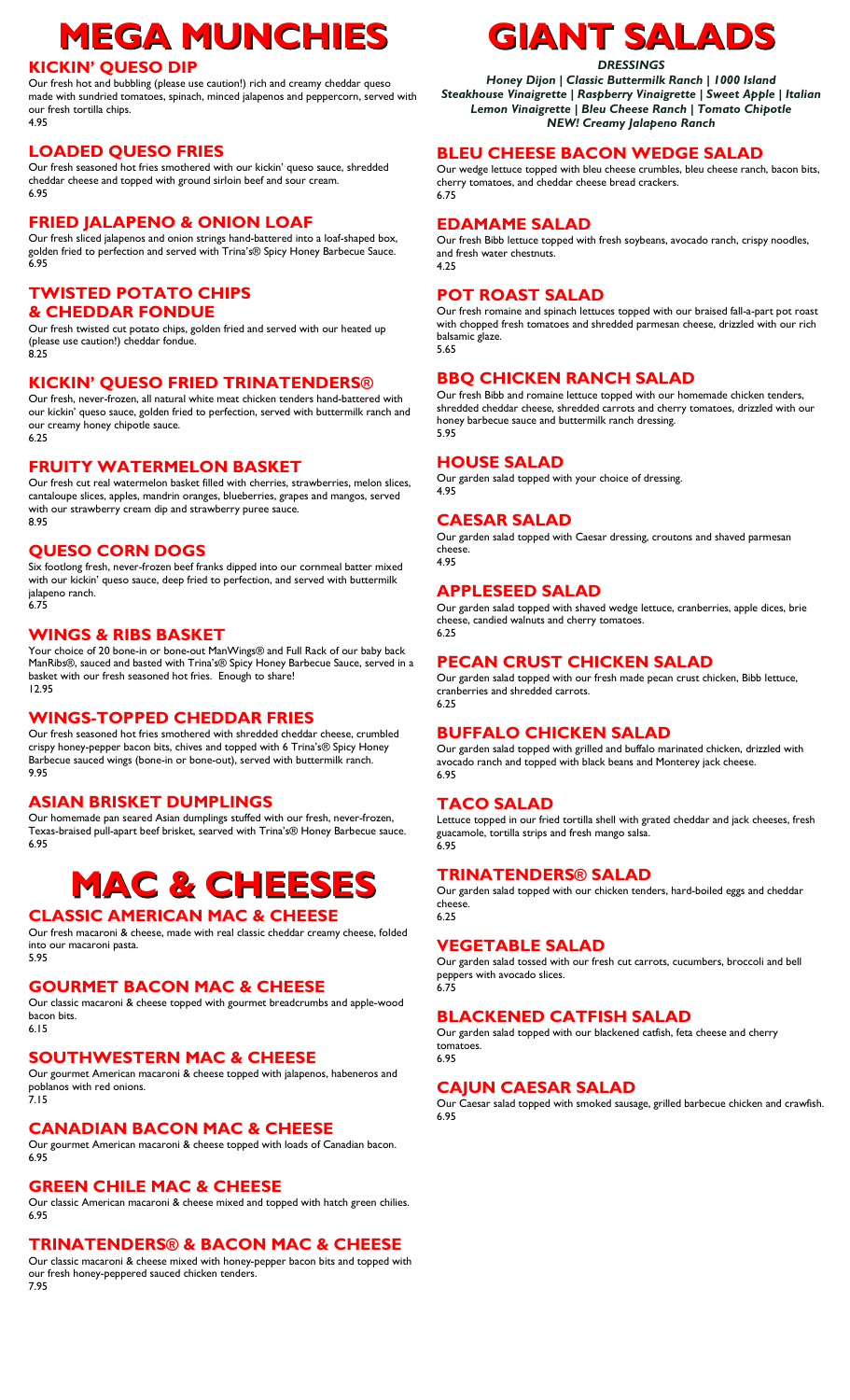# **FRESH ENTREES**

# **MESQUITE GRILLED PORK CHOPS**

Grilled pork chops topped with grilled bell peppers, and Pico de Gallo, served with steamed broccoli and loaded baked potato. 12.35

# **VEGETABLE RATATOUILLE PASTA**

Fresh ratatouille topped on Penne pasta along with grilled vegetables. 9.95

# **EGGPLANT CHICKEN MARSALA**

Grilled chicken breasts topped with grilled eggplants, marsala sauce and served with white cheddar mashed potatoes. 9.95

# **CHICKEN PARMESAGNA**

Fried chicken filets topped with marinara sauce, and parmesan cheese, all on bed of angel hair pasta. 11.95

# **STEAK & ALE PIE**

Our braised fall-a-part roasted sirloin steak, our rich brown gravy sauce and carrots, filled under our homemade pie crust. 8.95

# **CRABCAKE PIE**

Our chopped homemade crabcakes topped with white cheddar mashed potatoes, garlic Creole aloli drizzle, and red beans, topped with golden fried onion strings. 8.65

# **WHISKEY POT ROAST**

Our braised fall-a-part pot roast beef topped with our whiskey brown rich gravy sauce, served with our golden crusted cheddar mashed potatoes and steamed carrots. 8.25

# **SHEPHERD'S PIE**

Our ground sirloin beef mixed with peas and carrots topped with our golden crusted cheddar mashed potatoes and crispy fried onions. 7.25

# **CHICKEN POT PIE**

Our golden fried pie crust filled with rich creamy sauce with grilled chicken, peas and carrots. 7.95

# **FRESH PIZZA**

# **AVOCADO CHICKEN PIZZA**

Topped with California ripe avocadoes, diced grilled chicken, Alfredo sauce, mozzarella cheese, fresh spinach leaves and basil. Med…10.95 Lg…13.95

# **HAWAIIAN CHICKEN PIZZA**

Topped with fresh pineapples, grilled chicken dices, classic marinara sauce, bell peppers, and Monterey and feta cheeses. Med…10.95 Lg…13.95

# **ADULT MACARONI & CHEESE PIZZA**

Topped with fresh elbow macaroni & cheese, breadcrumbs, bell peppers and sautéed onions. Med...10.25 Lg...13.25

# **PEPPERONI DELUXE PIZZA**

Topped with a ton of pepperoni, mozzarella cheese, classic marinara sauce and basil. Med…9.95 Lg…12.95

# **PINEAPPLE PIGGY® PIZZA**

Topped with Canadian bacon, fresh pineapples, classic marinara sauce, and mozzarella cheese. Med…10.95 Lg…13.95

# **MARGHERITA PIZZA**

Topped with Alfredo sauce, mozzarella cheese, thin-sliced tomatoes, shredded basil, and spinach leaves. Med…9.95 Lg…12.95

# **SPINACH VEGETABLE PIZZA**

Topped with creamy spinach Alfredo sauce, spinach leaves, shredded basil and parmesan and feta cheeses. Med…10.25 Lg…13.25

# **POTATO SKIN PIZZA**

Topped with mashed potatoes, white cheddar and sharp cheddar cheeses, bacon bits, chives and sour cream. Med…12.95 Lg…15.95

# **STEAK & ALE PIZZA**

Topped with steamed carrots, braised fall-apart pot roast, our homemade pan ale cream gravy and melted provolone cheese. Med…13.95 Lg…16.95

# **CREATE YOUR OWN PIZZA**

*All create-your-own pizzas are served fresh within your choice of size Medium (18")…9.95 Large (20")…12.95 Served on our honey-buttered handmade pizza crust.*

# **TOPPINGS (maximum to 3)**

- <sup>r</sup> Red Hot Pepper Dices
- **Black or Green Olives Pepperoni**
- <sup>res</sup> Salami<br><sup>res</sup> Sautée
- Sautéed Onions **Beef Sausage**
- 
- **Pork Sausage**<br> *Pork Sausage* **Anchovies**<br> **Example 1**
- Green Chilies
- $E$  Pineapple
- Canadian Bacon
- <sup>18</sup> Bacon Bits<br><sup>188</sup> Hamburgeu
- <sub>क</sub> Hamburger Bits<br>म्ब्ज Charbroiled Shr Charbroiled Shrimp
- 
- **Ripe California Avocadoes**<br> **Ripe California Avocadoes**<br> **Right** Grilled or Fried Chicken D Grilled or Fried Chicken Dices
- **Shredded Rosemary Chicken**<br>
Shredded Lemon Pennered T
- Shredded Lemon Peppered Tilapia
- **Example Turkey Bacon Bits**
- 
- 
- **Example Spinach Leaves**
- **Firesh Pineapples**

<sup>13</sup> Monterey Jack<br>13 Mozzarella Mozzarella Feta **Fontina** 

**CHEESES (only 1)** Cheddar

- **Bleu Crumbled Cheese**<br> **Bramesan**
- Parmesan
- **ES** White Cheddar
- Gorgonzola

### **SAUCES (only 1)**

- **Ester Classic Marinara**
- Spicy Marinara
- Green Chilie **Buttermilk Ranch**
- **RS** Alfredo Sauce
- Spinach Cream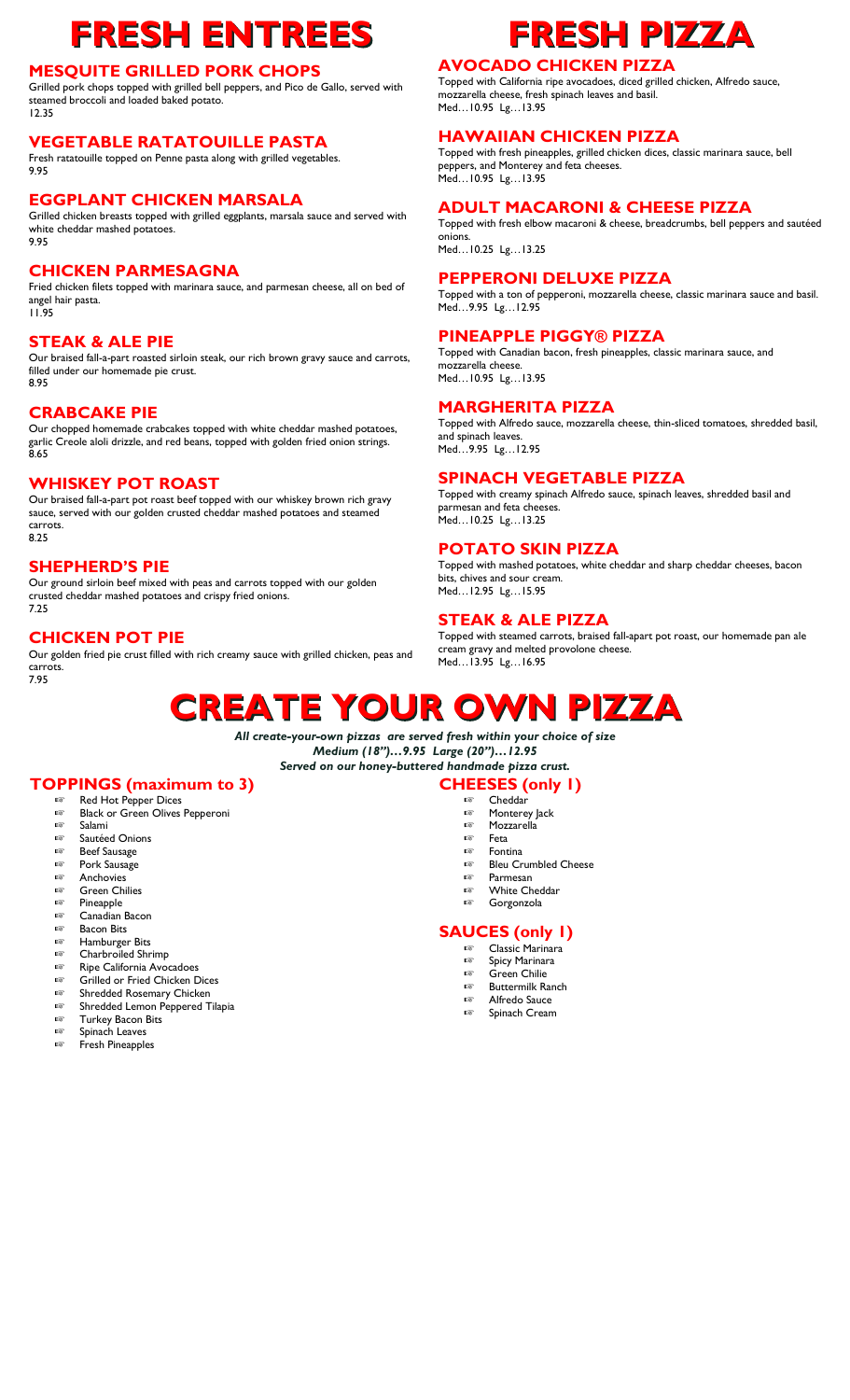# **SIRLOIN SIZZLERS**

*Our sirloin sizzlers are served on a hot sizzling skillet (PLEASE USE CAUTION!) with cheddar red potatoes, grilled vegetables and onions.*

# **SOUTHWESTERN QUESO**

Our sirloin steak topped with fire-roasted queso sauce. 9.95

# **WHISKEY BARREL-STYLE**

Our sirloin steak topped with our whiskey sauce and portabella mushrooms. 9.25

# **MONTEREY-STYLE**

Our sirloin steak topped with Monterey jack cheese sauce and bell peppers. 9.95

# **LOADED ITALIAN**

Our sirloin steak topped with Italian sausage, meat marinara sauce and parmesan cheese. 9.95

# **FRESH SOUPS**

*All of our fresh homemade soups are served in a big bowl.*

# **TRINA'S® FAMOUS TORTILLA**

Soup made of fresh chicken broth, cilantro, provolone cheese, grilled chicken dices, bell peppers, ripe California avocado slices, and Mexican rice. 6.95

# **THE GREAT AMERICAN POTATO SOUP**

Soup made of potato chowder, fresh chicken broth, and scallions, topped with crumbled honey-pepper bacon bits, and shredded cheddar cheese. 6.25

# **TOMATO & CHICKEN BASIL**

Soup made of fresh tomato base, warm broth, fresh basil, and grilled chicken dices. 6.95

# **FRENCH ONION**

Soup made of fresh onion broth, caramelized onions, and provolone and mozzarella cheeses. 6.25

# **BROCCOLI & CHEESE**

Soup made from our creamy cheddar cheese sauce and steamed chopped broccoli with sautéed bell peppers and onions. 6.95

# **PRIME RIB STEW**

Soup made of fresh onion mushroom creamy base, melted provolone cheese, caramelized burgundy mushrooms, carrots, fresh-cut potato cubes, horseradish and shredded prime rib. 7.25

# **SURF & TURF**

*Served with our white cheddar red mashed potatoes and steamed broccoli.*

# **BOURBON GRILLED STEAK & NEW ORLEANS SALMON**

Our grilled chopped steak topped with our Bourbon whiskey sauce and our grilled lemon peppered salmon with our special New Orleans spices. 16.95

# **NEW YORK STRIP STEAK & AHI TUNA**

Our grilled New York strip steak topped with Jack Daniels® whiskey sauce and our ahi tuna chopped in with our fresh chopped mango. 16.95

# **PORTERHOUSE STEAK & GRILLED OR FRIED SHRIMP**

Our 12 oz porterhouse steak topped with our white cheddar gravy and served with your choice of our mesquite grilled shrimp or golden fried shrimp. .<br>18.95

# **RIB-EYE STEAK & CAJUN FRIED CATFISH**

Our 12 oz seasoned rib-eye steak and fried catfish seasoned with our Cajun spices. 18.95

# **SIZZLERS**

*Our sizzlers are served on a hot sizzling skillet (PLEASE USE CAUTION!) with sautéed onions, bell peppers and whole jalapenos.*

# **PHILLY-STYLE NEW YORK STRIP**

Our New York strip steak topped with Philly cream cheese sauce. 8.95

# **QUESO FAJITA CHICKEN**

Fajita grilled chicken topped with cheddar and corn queso. 8.95

# **BACON APPLE CHICKEN**

Grilled chicken topped with cheddar cheese sauce, bacon bits and roasted Fuji apples. 8.95

# **TERIYAKI BEEF & VEGETABLES**

Grilled beef tips glazed with teriyaki and grilled vegetables. 9.65

# **CAJUN SHRIMP PORTABELLA**

Charbroiled shrimp seasoned with Cajun spices and topped with portabella mushrooms. 9.95

### **SIZZLING ADULT MACARONI & CHEESE**

Elbow macaroni topped with cheddar cheese sauce, sautéed onions, breadcrumbs, black olives and bell peppers. 7.95



*All of our ManPastas® are served with our garlic breadstick.*

### **MANGETTI® PASTA**

Our spaghetti noodles topped with fresh marinara sauce, basil and two fist-sized meatballs. 8.95

### **AVOCADO MANGETTI® PASTA**

Our spaghetti noodles topped with fresh marinara sauce, basil and ripe California avocado slices. 9.15

# **FETTUCCINI ALFREDO**

Our fettuccini noodles topped with our creamy Alfredo sauce, basil and mushrooms. 8.95

# **STEAKHOUSE PASTA**

Our penne noodles topped with spinach cream Alfredo sauce, sirloin cut steak, basil, crumbled feta cheese, and spinach leaves. 11.25

# **CLASSIC LASAGNA**

Layered with meat marinara sauce, ricotta cheese, lasagna pasta and covered with marinara sauce and mozzarella cheeses. 9.95 *Add avocadoes \$0.95*

# **AMERICAN PENNE PASTA**

Our penne noodles topped with creamy cheddar cheese sauce, bacon bits, smoked sausage, and sautéed onions. 9.95

# **STEAK & RIBS**

*Served with our fresh hot fries and apple cider coleslaw.*

# **MEMPHIS SIRLOIN STEAK & ½ RACK OF BABY BACK RIBS**

Our grilled sirloin steak topped with Memphis style barbecue sauce and half rack of our original barbecue baby back ribs. 19.95

# **HONEY BBQ CHOPPED STEAK & ½ RACK OF HONEY BBQ BABY BACK RIBS**

Our grilled chopped steak topped with our honey barbecue sauce and half rack of our honey barbecue baby back ribs. 19.95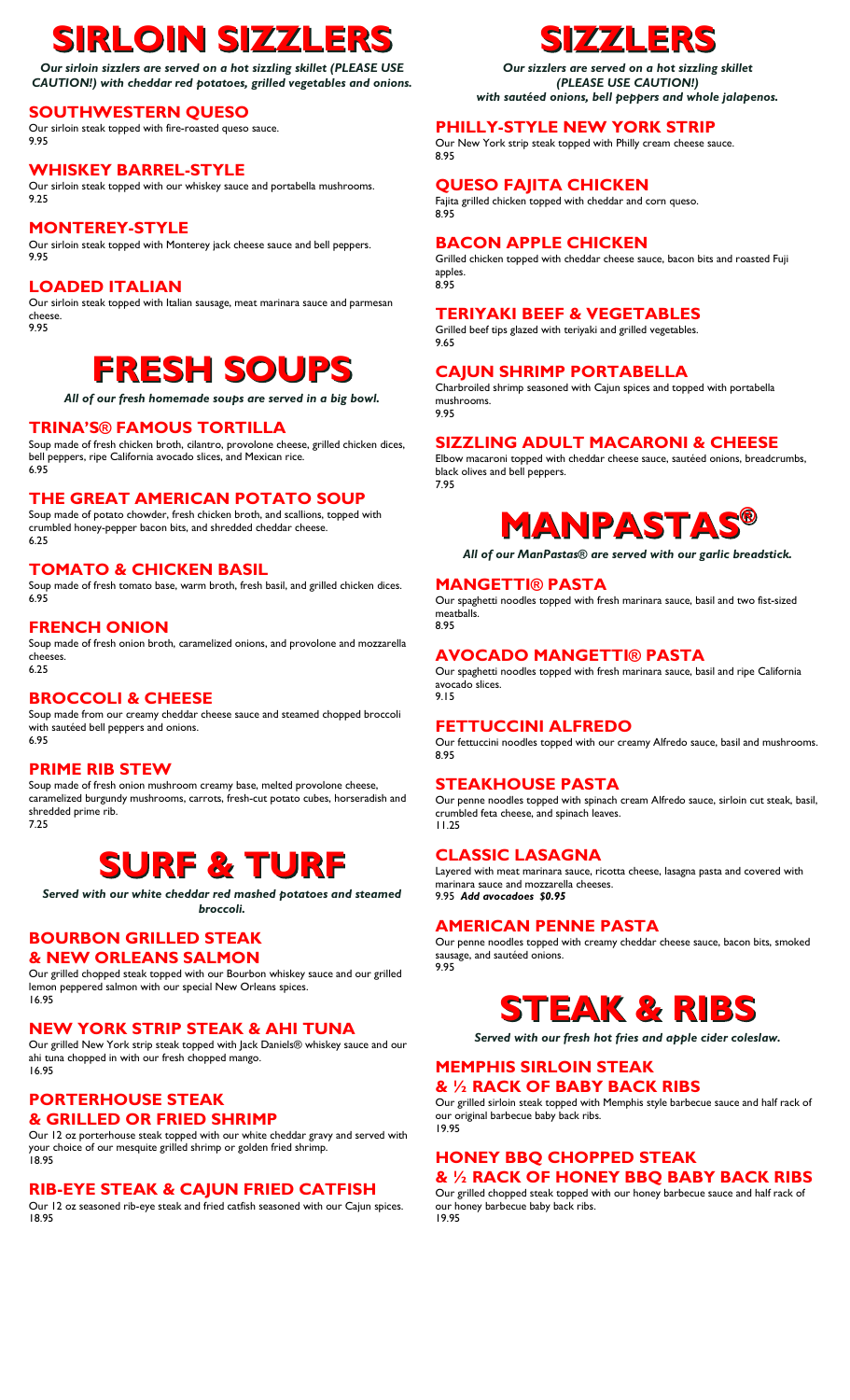# **MANRIBS®**

*All of our classic ManRibs® are slow smoked every 4 hours, triple basted with any of our barbecue sauces and they're served on bed of our fresh hot fries.*

# **BABY BACK RIBS**

Slow smoked to fall-off-the-bone, triple basted with any of our barbecue sauce. Half Rack…6.95 Full Rack…12.95

### **BEEF MANRIBS®**

Half rack of beef ribs topped with your choice of barbecue sauce. 9.95

**BARBECUE SAUCES**

*The Original Classic™ | Trina's® Sweet Honeys™ | Jalapeno Classic Cinnamon Apple Seared Rub | Memphis Dry Rub | Red Hot Original*

# **MANSTEAKS®**

*Served on a bed of our grilled vegetables and a side of our loaded baked potato.*

#### **CALIFORNIA RIB-EYE**

Grilled 10 oz. rib-eye steak topped with ripe California avocado slices and Swiss cheese. 11.95

#### **PHILLY PORTERHOUSE**

Grilled 14 oz steak topped with our creamy Philly cheese sauce. 14.25

### **NEW YORKER'S STRIP**

Grilled 12 oz strips marinated with our spices. 12.95

# **CAJUN SIRLOIN**

Grilled 16 oz sirloin steak marinated with our own Cajun spices. 14.95

# **AMERICAN PORTERHOUSE**

Grilled 14 oz. steak marinated with A.1® steak sauce. 13.95

#### **CLASSIC RIB-EYE** Grilled 10 oz. steak with a rib-eye.

9.95



*Our Tortizzas® are pizzas made with tortillas as crusts.*

#### **MEAT & JALAPENOS**

Topped with sausage, pepperoni, salami, and fresh cut jalapenos with marinara sauce and mozzarella cheese. 4.95

# **MARGHERITA**

Topped with spinach Alfredo sauce, sliced Roma tomatoes, shredded basil and sundried tomatoes with mozzarella cheese. 4.95

# **BACON RANCH CHICKEN**

Topped with grilled chicken, bacon bits, creamy buttermilk ranch sauce, and cheddar and mozzarella cheeses. 5.25

### **ALL-AMERICAN CHEESEBURGER**

Topped with buttermilk ranch, shredded lettuce, chopped tomatoes, cheddar cheese and ground hamburger. 5.35

# **ADULT BACON MAC & CHEESE**

Topped with bacon bits, macaroni and cheese homemade, bell peppers, and grilled onions. 4.95

#### **SHRIMP ROMAINE**

Topped with charbroiled shrimp, romaine lettuce, cocktail sauce, and mozzarella cheese. 5.15

#### **VEGGIE'S ALFREDO**

Topped with Alfredo sauce, grilled bell peppers and onions, mozzarella cheese, and fresh spinach leaves. 4.95

# **BACON CHICKEN ALFREDO**

Topped with our creamy Alfredo sauce, grilled chicken, bacon bits, and mozzarella and cheddar cheeses. 5.25

# **STEAKWICHES®**

*Steakwiches® are shaved rib-eye and sirloin steaks topped on our hoagie rolls, served with our sweet potato chips.*

### **CHEDDAR & ROAST BEEF**

Topped with real cheddar cheese, roast beef and au jus. \$6.25

#### **MEATBALL'S PHILLY**

Topped with our homemade meatballs, white cheddar cheese and Philly cream cheese sauce. \$6.85

# **PEPPERONI PIZZA**

Topped with freshly sliced pepperoni, mozzarella cheese and marinara sauce. \$6.85

#### **RUEBEN**

Topped with corned beef, sauerkraut and Italian dressing. \$6.95

### **ORIGINAL BARBECUE**

Topped with Trina's® original barbecue sauce, white cheddar cheese and fried onion strings. \$6.25

### **TRI-TIP CALIFORNIA**

Topped with tri-tip beef and fresh California avocadoes. \$6.55

**MANGETTI® CREATIONS**

# **MANLY MEATBALL**

# **MANGHETTI® PASTA DELUXE**

Our large portion of fresh spaghetti noodles folded and mixed in with our meaty tomato sauce, topped with three fist-sized manly ground meatballs, topped with extra tomato sauce and mozzarella cheese, served with garlic breadstick. 9.95

#### **PEPPERONI PIZZA MANGHETTI® PASTA**

Our large portion of fresh spaghetti noodles folded and mixed in with our tomato sauce, lots of pepperoni and topped with mozzarella cheese, served with garlic breadtstick. 9.95

# **PHILLY CHEESESTEAK MANGHETTI® PASTA**

Our large portion of fresh spaghetti noodles folded and mixed in with our rich and creamy Philly cheese sauce, shaved fresh, never-frozen, USDA choice sirloin steak, sauteed bell peppers and onions, sliced sauteed mushrooms and shredded provolone cheese, served with garlic breadstick. 11.25

# **JALAPENO & PEPPERONI MANGHETTI® PASTA**

Our large portion of fresh spaghetti noodles folded and mixed in with our tomato sauce, sliced fresh jalapenos, lots of pepperoni, and mozzarella cheese, served with garlic breadstick. 10.25

# **BACON CHEESEBURGER MANGHETTI® PASTA**

Our large portion of fresh spaghetti noodles folded and mixed in with our rich and creamy cheddar cheese sauce, fresh and never-frozen ground sirloin beef, cheddar cheese and crumbled crispy honey-pepper bacon bits, served with garlic breadstick. 12.25

#### **LASAGNA-STYLE MANGHETTI® PASTA**

Our large portion of fresh spaghetti noodles folded and mixed in with our meaty tomato sauce, topped with whipped ricotta cheese, fresh lasagna noodles, mozzarella cheese, and extra tomato sauce, served with garlic breadstick. 12.25

# **SHRIMP MANGHETTI® PASTA**

Our large portion of fresh spaghetti noodles folded and mixed in with our tomato sauce, topped with charbroiled shrimp and mozzarella cheese, served with garlic breadstick. 10.95

# **BRUSCHETTA CHICKEN**

# **MANGHETTI® PASTA**

Our large portion of fresh spaghetti noodles folded and mixed in with our tomato sauce, topped with fresh, never-frozen fire-grilled chicken breast slices, shaved parmesan cheese and drizzled with our sweet balsamic glaze, served with bruschetta garlic bread. 9.95

# **ADULT-STYLE CHEDDAR MANGHETTI® PASTA**

Our large portion of fresh spaghetti noodles folded and mixed in with our rich and creamy cheddar cheese sauce, cheddar cheese, sauteed bell peppers, poblanos, chopped onions, roasted spicy tomatoes and sauteed mushrooms, topped with crumbled crispy honey-pepper bacon bits, served with garlic breadstick. 9.95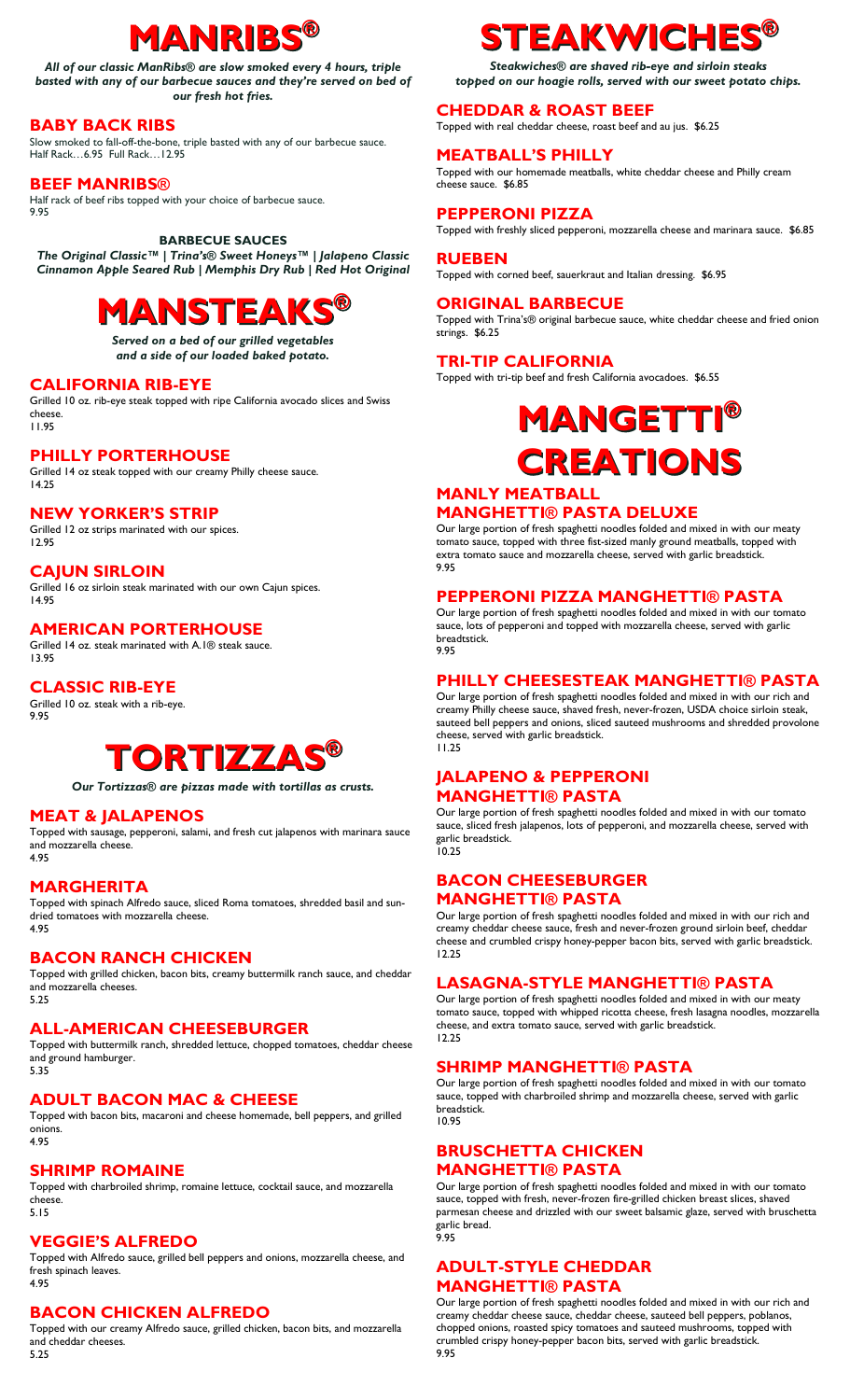# **FAMILY FEASTS**

*FAMILY FEASTS are for people of 4 or more! Served with fresh fruit, vegetables, mashed potatoes and our Trina's® Italian Family Salad.*

### **WHOLE ROAST BEEF**

Fresh whole roast beef, roasted from the oven and topped with our brown gravy. 26.95

# **WHOLE CHICKEN**

Fresh whole rotisserie chicken, roasted from the oven and served with side of Trina's® honey barbecue sauce. 24.95

# **WHOLE TURKEY**

Fresh whole turkey, roasted from the oven with our honey glaze, served with bowl of turkey gravy. 24.95

### **WHOLE HAM**

Fresh whole ham, roasted and baked with our honey glaze from the oven. 26.95

# **SHARABLE SWEETS**

### **MANCOOKIE®**

Our giant cookie topped with hot fudge, sweet cream cheese sauce, caramel, Oreo® crumbs, three ice cream scoops and whipped cream with nuts and cherry. Freshly baked, please allow a few minutes. 4.35

#### **TRINA'S® BLONDIE CAKE SUNDAE**

Our tall glass filled with our classic butterscotch cake with apple cinnamon sauce, caramel sauce, ice cream scoop, whipped cream and a cherry. 4.15

#### **HOT FUDGE CAKE SUNDAE**

Triple layered chocolate cake topped with four ice cream scoops, rich chocolate fudge, caramel, whipped cream, nuts and a cherry. 4.55

### **MONSTROUS BANANA SPLIT**

Two vanilla, two strawberry and two chocolate ice cream scoops topped with our homemade hot fudge, fresh chopped pineapples, and fresh chopped strawberries, served with whipped cream and six cherries. 5.25

#### **WHISKEY BREAD PUDDING CAKE**

Our Bourbon Scotch whiskey sauce soaked and baked into our sweetened bread mixed with cake and molasses, served with our fresh whipped cream and caramel sauce. 5.25



#### *Only \$1.00 Per Cup or Trio for 3.00!*

#### **KEY LIME MINI CUP**

Our mini cup filled with our rich and creamy key lime pie filling layered on top of graham cracker crust and topped with raspberry compote.

#### **WORM IN DIRT™ MINI CUP**

Our mini cup filled with our rich and creamy milk chocolate pudding filling layered on top of Oreo® cookie crust with gummy worms, topped with whipped cream and a gummy worm.

#### **CARROT CAKE PUDDING MINI CUP**

Our mini cup filled with our rich and creamy vanilla buttercream pudding filling layered on top of carrot cake with raisins, topped with salted caramel, chopped nuts and raisins.

#### **STRAWBERRY CHEESECAKE MINI CUP**

Our mini cup filled with our rich and creamy cheesecake filling layered on top of graham cracker crust and topped with whipped cream and strawberry compote.

#### **CHOCOLATE KNOCK-OUT™ MINI CUP**

Our mini cup filled with our rich and creamy dark chocolate pudding filling layered on top of chopped Twix® candy bars and topped with our rich dark chocolate sauce.

#### **BANANA WAFER PUDDING MINI CUP**

Our mini cup filled with our rich and creamy banana pudding filling mixed with sliced bananas, layered on top with chopped vanilla wafers and topped with whipped cream and a vanilla wafer cookie.

# **ALL DISHES…**

*Come with endless servings of our HOMEMADE BAKED YEAST ROLLS with WHIPPED HONEY BUTTER and endless trips to our FRESH CLEAN SALAD BAR!*

# **SWEETS**

#### **SNICKERS® CHEESECAKE**

Rich and creamy turtle cheesecake topped with real Snickers® candy bites and whipped cream. 3.95

#### **CLASSIC CHEESECAKE**

Rich, creamy and delicious cheesecake, topped on our pie pecan crust, topped with your choice of strawberries, blackberries, caramel, raspberries, chocolate, or praline ecans, also topped with whipped cream. pecai<br>3.15

#### **REESE'S® PEANUT BUTTER CHEESECAKE**

Rich, creamy and delicious, made with Reese's® peanut butter cups, topped on our Oreo® cookie crust, topped with chocolate, peanut butter and whipped cream. 3.25

#### **STRAWBERRY SHORTCAKE**

Our homemade angel food bunt cake filled with our sweetened cream cheese, topped with strawberry sauce, fresh cut strawberries, vanilla and strawberry ice cream scoops and whipped cream. 3.95

### **CHOCOLATE KNOCK-OUT™ ICE CREAM PIE**

Our Oreo® cookie and chopped Twix® candy bar pie crust topped with Rocky Road ice cream, layered with dark chocolate fudge and topped with our secret richest dark chocolate sauce, our knock-out! 4.95

#### **GIANT BANANA WAFER PUDDING**

Our giant goblet glass filled with chopped vanillaa wafers topped with our creamy banana pudding mixed with sliced bananas, layered on top with whipped cream and few vanilla wafer cookies. 3.95



#### **SODAS** *Free Refills!*

Coca-Cola®, Diet Coke®, Sprite®, Dr. Pepper®

#### **JONES® SODAS** *Free Refills!*

Root Beer, Sugar-Free Green Apple Soda, or Black Cherry Soda

#### **BORDEN® MILK**

Regular or Chocolate

#### **DASANI® WATER** *\*Free Refills!* Tap\*, Bottled, or Sparkling\*



#### **CHOOSE ONE OR MIX TWO** *Free Refills!*

- <sup>18</sup> Pomegranate
- E<sub>s</sub> Apple
- Sweet Original
- Es Cherry<br>
Fis Peach
- <sup>¤ङ P</sup>each<br>¤<sup>ङ</sup> Raspb  $R$ aspberry<br>Raspberry
- **Strawberry**
- **Pink Lemonade ES** Original Unsweetened
	- **FLINGS** *NON-ALCOHOLIC!*

#### **VERY BERRY FLING**

Lemonade and orange juice filled with blackberries and cranberry juice.

#### **FREDERICKSBURG'S PEACH FLING**

Lemonade and orange juice filled with peaches and raspberries.

#### **STRAWBERRY BANANA FLING**  Lemonade and orange juice filled with strawberries and sliced bananas.

# **TEXAN FLING**

Pineapple juice and grenadine filled with lemonade, orange juice and cranberry juice.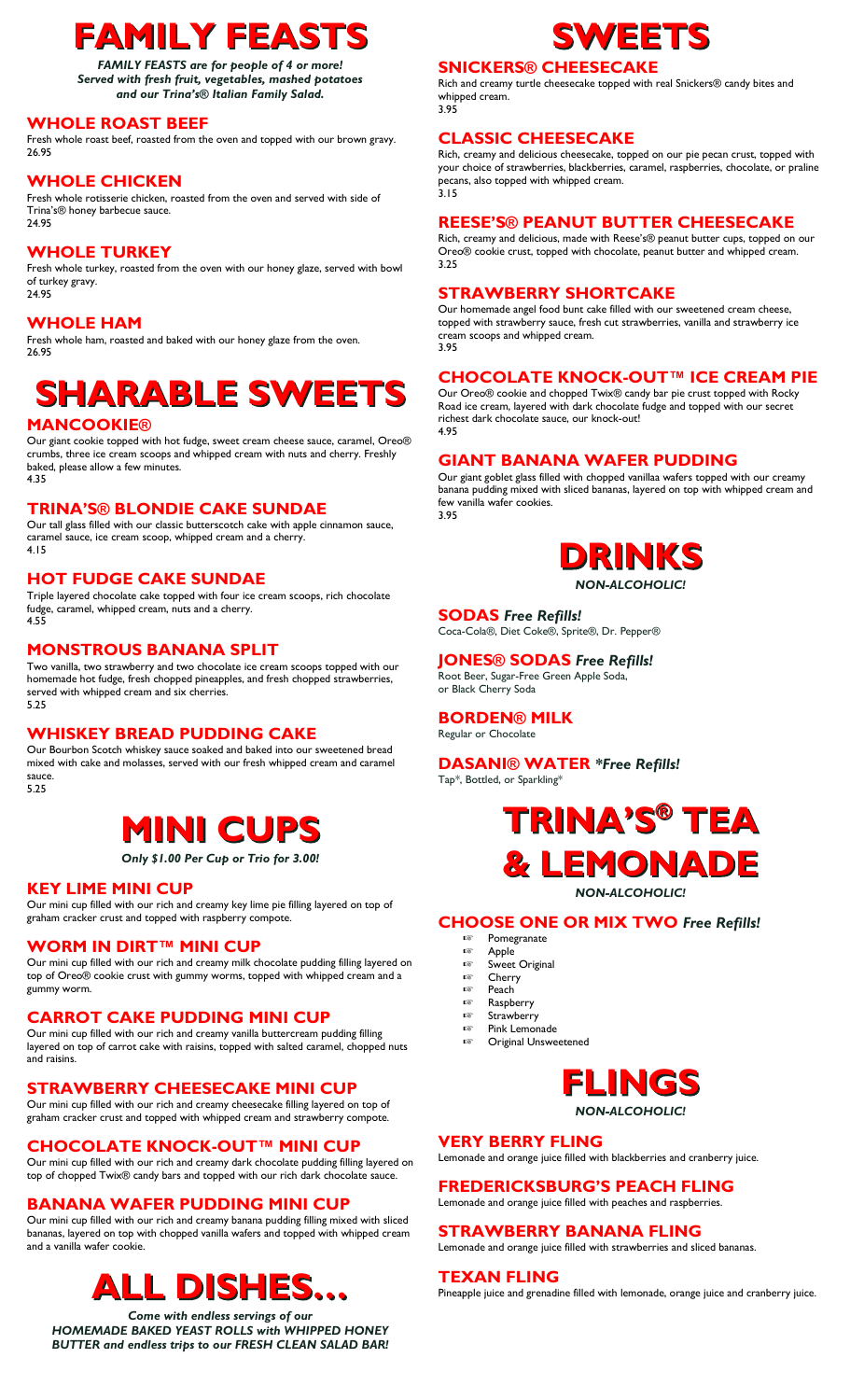# **SINGLE SLICED PIES**

### **SMALL WHOLE STRAWBERRY PIE**

Our fresh sweetened cream cheese and strawberries topped on our graham cracker crust, topped with whipped cream. 6.95

#### **SMALL WHOLE KEY LIME PIE**

Rich and delicious key lime pie topped with raspberry sauce and whipped cream. 6.95

# **SMALL WHOLE OREO® CRÈME PIE**

Rich and sweetened delicious cream cheese mixed with Oreo® cookie crumbs, topped on our homemade Oreo® cookie pie crust, topped with fresh whipped cream. 6.95

# **PEANUT BUTTER MUD PIE**

Our chocolate mud pie topped with rich peanut butter sauce and whipped cream. 3.95

#### **KEY LIME PIE**

Rich and delicious key lime pie topped with raspberry sauce and whipped cream. 3.25

# **OTHER SWEET PIES**

### **GOLDEN COUNTRY DUTCH APPLE PIE**

Two pounds of sliced fresh granny smith and fuji apples goes into our homemade cinnamon crisp pastry crust with apple cinnamon glaze, topped with our criss-cross pie crust and drizzled with apple cinnamon glaze. Slice…2.95 Whole…8.95

Ala Mode (Slice Only!)…0.25 extra!

# **WASHINGTON'S DUTCH CHERRY PIE**

Two pounds of fresh cherries goes into our homemade crisp sugar pastry crust with homemade cherry glaze, topped with our criss-cross pie crust. Slice…2.95 Whole…8.95 Ala Mode (Slice Only!)…0.25 extra!

# **STRAWBERRY RHUBARB DELIGHT PIE**

One pound of fresh strawberries and rhubarb goes into our homemade crisp sugar pastry crust with homemade strawberry glaze, topped with our sugar-glazed pie crust. Slice…3.25 Whole…9.25 Ala Mode (Slice Only!)…0.25 extra!

#### **FRUITYLICIOUS® PIE**

Fresh strawberries, cranberries, cherries, fuji apples, blackberries and blueberries goes into our crisp sugar pastry crust with our homemade berry glaze, topped with our sugar-glazed pie crust. Slice…3.95 Whole…9.95 Ala Mode (Slice Only!)…0.25 extra!

#### **BANANA WAFER CREAM PIE**

Fresh homemade vanilla cream mixed with fresh bananas and vanilla wafers, topped on our pecan crust, served cold with whipped cream, sliced bananas and vanilla wafers on top.

Slice…2.95 Whole…8.95

# **PUMPKIN CRUNCH PIE**

Fresh homemade pumpkin filling topped on our pecan crust, served cold with crushed candied walnuts and whipped cream on top. Slice…\$2.95 Whole…\$8.95

# **SMOOTH CARAMEL CHEWY PIE**

Fresh homemade smooth caramel filling topped on our pecan crust and whipped cream on top. Slice…3.25 Whole…9.25

#### **ORIGINAL STRAWBERRY PIE**

Two pounds of fresh strawberries goes into our homemade crisp sugar pastry crust with homemade strawberry glaze, topped with our sugar-glazed pie crust. Slice…2.75 Whole…8.75 Ala Mode (Slice Only!)…0.25 extra!

# **CHERRY & KEY LIME CREAM PIE**

Fresh homemade cherry compote topped on our pecan crust, layered with our homemade key lime filling, served cold with whipped cream on top. Slice…3.25 Whole…9.25

# **STRAWBERRY PIE**

Our fresh sweetened cream cheese and strawberries topped on our graham cracker crust, topped with whipped cream. 3.95

# **CARAMEL OREO® PIE**

Our homemade caramel pie topped on our graham cracker crust, with crumbled Oreo® cookie crumbs, and drizzled with caramel and chocolate sauces. 3.15

# **DUTCH APPLE RAISIN PIE**

Slice of our baked warm pie pastry filled with caramel cinnamon apples, raisins and nutmeg, served with our cinnamon vanilla ice cream scoop. 3.95

#### **APPLE, CHERRY OR PEACH PIE**

Choice of warm baked apple, cherry or peach pie and top your pie with vanilla ice cream scoop. 3.25

**FREDERICKSBURG PEACH PIE**

One pound of fresh sliced peaches goes into our homemade crisp sugar pastry crust with homemade peach glaze, topped with our criss-cross sugar pastry crust. Slice…2.95 Whole…8.95 Ala Mode (Slice Only!)…0.25 extra!

#### **GOOEY CHOCOLATE PIE**

Our homemade gooey chocolate filling topped in our homemade crisp pastry crust, topped with whipped cream. Slice…2.25 Whole…8.25

#### **GRANDMA'S CLASSIC PECAN PIE**

Our homemade candied pecans mixed with molasses and brown sugar, topped in our homemade crisp pastry crust. Slice…2.25 Whole…8.25 Ala Mode (Slice Only!)…0.25 extra!

#### **LEMONADE PIE**

Our homemade lemon cream filling topped on our pecan crust, layered with homemade lemon compote, topped with whipped cream and served cold. Slice…2.25 Whole…8.25

#### **CRUMBLE CHEESECAKE PIE**

Our homemade rich cheesecake filling topped on our pecan crust, topped with sweet cobbler crumbles and whipped cream. Slice…2.95 Whole…8.95

#### **PEANUT BUTTER CREAM PIE**

Our homemade rich peanut butter cream filling topped on our pecan crust, topped with peanut butter frosting and whipped cream. Slice…2.95 Whole…8.95

# **AMERICA'S COCONUT CREAM PIE**

Our homemade coconut vanilla cream filling topped on our pecan crust with coconut flakes and whipped cream. Slice…2.95 Whole…8.95

# **WORLD FAMOUS PEAR & CRANBERRY PIE**

One pound of sliced pears and dried cranberries mixed and filled with cranberry glaze in our homemade crisp sugar pastry pie crust, topped with our criss-cross pie crust. Slice…3.25 Whole…9.25 Ala Mode (Slice Only!)…0.25 extra!

# **AMERICAN RASPBERRY PIE**

Two pounds of fresh raspberries mixed and filled with raspberry glaze in our homemade crisp sugar pastry pie crust, topped with our criss-cross pie crust. Slice…2.95 Whole…8.95 Ala Mode (Slice Only!)…0.25 extra!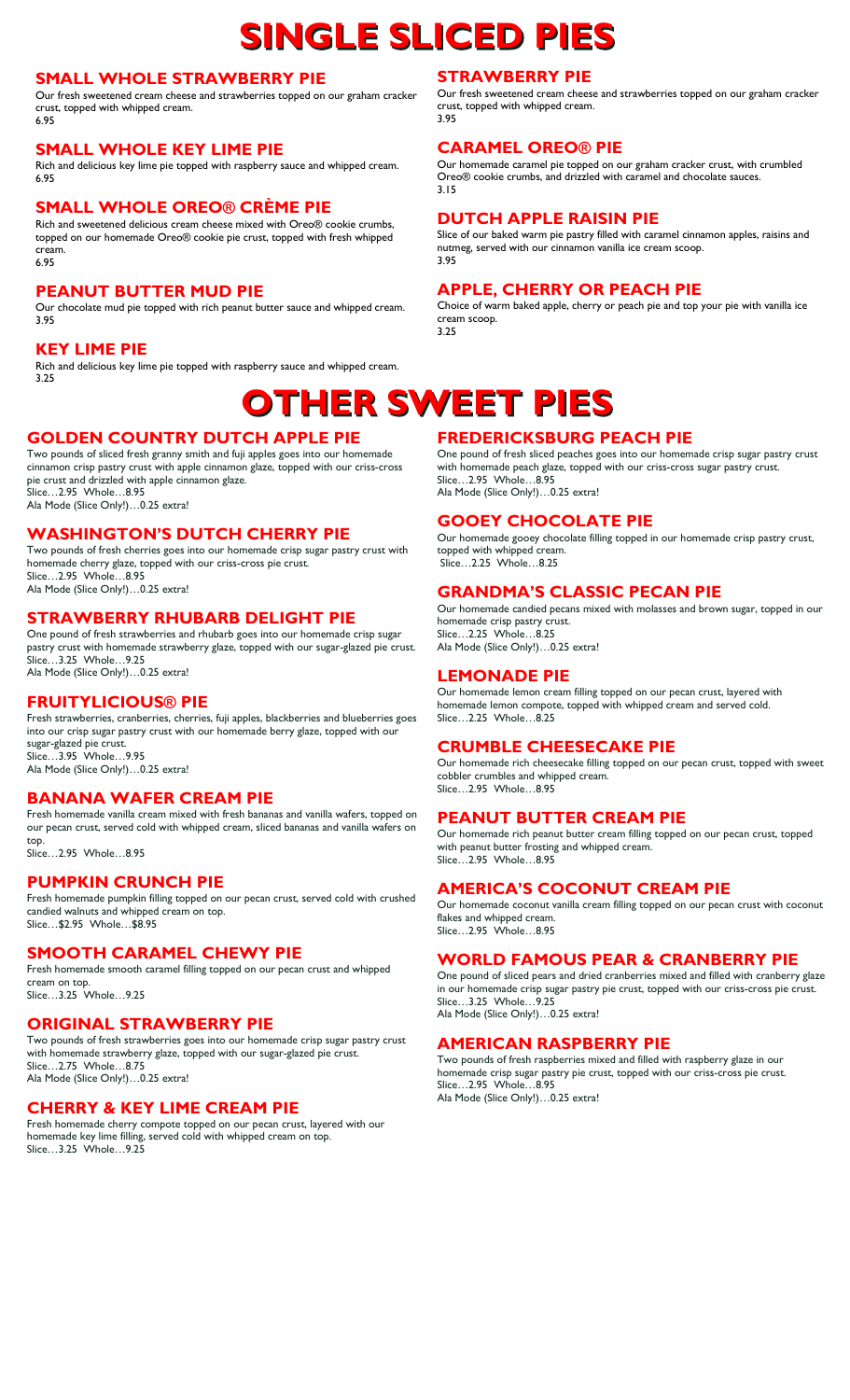# **MILKSHAKES OR MALTS**

#### **CHOOSE ONE**

Chocolate | Vanilla | Strawberry Banana | Strawberry | Peach Peach & Berry | Apple Vanilla | Banana | Banana & Berry | Pomegranate Orange Vanilla | Cinnamon Apple | Rocky Road | Buttered Pecan Chocolate Pecan | Peanut Butter | Peanut Butter & Strawberry Jelly Peanut Butter & Grape Jelly | Chocolate Banana | Apple Banana Berry Apple & Berry | Pineapple | Pineapple & Berry | Cherry & Pineapple Oreo® Cookies & Cream | Reese's® Peanut Butter & Cream Butterfinger® Chocolate | M&M's® Vanilla | M&M's® Chocolate Butterfinger® Vanilla | Cherry Vanilla 3.25 each!

# **FRUITY & FRESH SMOOTHIES**

**CHOOSE ONE** Pomegranate Strawberry | Strawberry Banana | Peach Pineapple

Blackberry Orange | Peanut Butter Strawberry | Chocolate Cherry Rocky Road Pineapple | Raspberry | Raspberry Chocolate Peanut Butter Raspberry | Cherry Lime | Cherry Lemon 3.95 each!



*ALCOHOLIC! I.D. MUST BE PRESENT! ONLY FOR AGES 21 & OVER!*

#### **TRINA'S® 3D**

Jack Daniels® splashed with Coca-Cola®, served frozen with cherry.

**ADAM'S APPLE**  Fuji apple juice splashed with vodka, served frozen with Fuji apple slice.

**BERRY GOLD** 

Original apple juice splashed with rum, vodka, served frozen with blackberries, raspberries and cranberry juice.

### **TEXAS LIME BURST**

Cherry limeade splashed with lemonade rum, vodka and V.O® whiskey, served frozen with lime.

**LONG ISLAND TEA**  Our unsweetened iced tea splashed with vodka and lemonade, served frozen.

# **TWISTED SWEET TEA**

Our southern-style sweetened iced tea splashed with vodka and orange juice, served frozen.

# **ICE-COLD BEER**

*ALCOHOLIC! I.D. MUST BE PRESENT! ONLY FOR AGES 21 & OVER!*

**BOTTLED**  Shiner Bock® | Ziegen Bock® | Corona® | Corona® Light | Coors® Light Miller Lite® | Heineken®

#### **DRAFT**

Shiner Bock® | Ziegen Bock® | Amber Bock® | Budweiser® Bud Light® | Miller Lite® | Heineken®

Drink Responsibly. Drive Responsibly.

# **MARTINIS**

*ALCOHOLIC! I.D. MUST BE PRESENT! ONLY FOR AGES 21 & OVER!*

# **DIRTY OLIVE**

Our original olive vodka juice served dirty with bleu cheese stuffed olives.

#### **BAILEY'S® CHOCOLATE**  Bailey's drink splashed with chocolate sauce.

**WILD BERRY BURST**  Our apple and cranberry juices splashed with vodka.

### **CHERRY LIMEADE**

Our cherry juice splashed with limeade and Corona® Light.

# **ADULT MILKSHAKES**

*ALCOHOLIC! I.D. MUST BE PRESENT! ONLY FOR AGES 21 & OVER!*

# **VANILLA CORONA®**

Vanilla ice cream swirled with Corona® light beer and caramel sauce.

#### **TRINA'S® TWIST**

Rocky road ice cream swirled with chocolate fudge and caramel sauces, and Shiner Bock® beer.

### **PINANILLA®**

Vanilla ice cream swirled with pineapple rum sauce, sliced pineapples and whipped cream.

#### **CHOCOLATE KNOCKIN'®**

Chocolate ice cream swirled with chocolate rum sauce, Guinness® dark beer and chocolate fudge.

# **FRESH DAIQUIRIS**

*ALCOHOLIC! I.D. MUST BE PRESENT! ONLY FOR AGES 21 & OVER!*

**STRAWBERRY** 

Strawberry juice, vodka, whipped cream and cherry on top, served frozen.

**PINA COLADA**  Pineapple rum, vodka, whipped cream and cherry on top, served frozen

# **COCKTAILS**

*ALCOHOLIC! I.D. MUST BE PRESENT! ONLY FOR AGES 21 & OVER!*

**TWISTED SWEET TEA**  Our southern-style sweetened iced tea splashed with Corona® and orange juice. **LONG ISLAND TEA** 

Our unsweetened iced tea splashed with vodka, Corona® Light beer and lemonade.

**AMERICAN BLOODY MARY**  Our V.8 tomato juice splashed with vodka, fresh squeezed orange juice, fresh celery and served on the rocks.

**CILANTRO BLOODY MARY**  Our American Bloody Mary splashed with fresh cilantro, served on the rocks.

**BAILEY'S® ON THE ROCKS**  Bailey's® drink poured on the rocks with chocolate and caramel sauces.

**BERRY PINA COLADA ON THE ROCKS** 

Pineapple juice splashed with Corona® Light beer, cherries, blackberries and served on the rocks.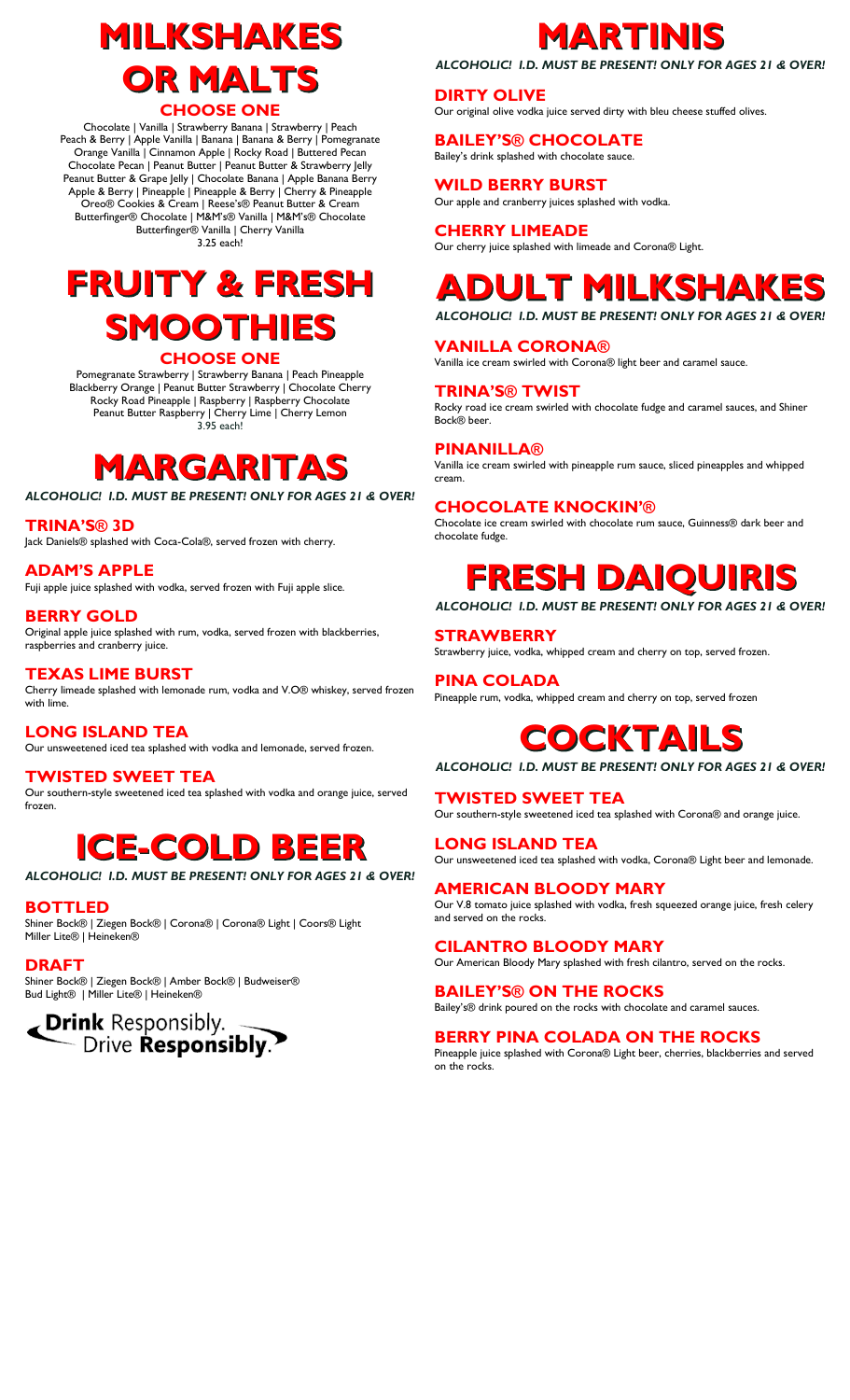

*EXCLUDES DRINKS & DESSERTS!*

# **CHOICE OF ONE FREE APPETIZER**

- **REEPOTATO SKINS** *(Bacon & Cheddar)*<br> **ERIED CHEESE** *(Choice of Mozzarella*)
- **FRIED CHEESE** *(Choice of Mozzarella, Cheddar or Pepper Jack)*
- *¥***<sub>2</sub> ORDER OF TWISTED POTATO CHIPS CHEDDAR FRIED CARROTS**
- 
- **CREAM CHEESE JALAPENOS**
- **ORIGINAL TRINATENDERS®** *(Does NOT Include Sauced) ¥***<sub>2</sub> ORDER OF FRIED VEGETABLES BASKET**
- **TEXAS ONION TANGLERS**
- **MANBURGER® EGGROLLS**

# **CHOICE OF TWO MEALS**

- **THE CLASSICTIME® MANBURGER®**
- *(Served with your choice of Fries or Onion Rings)* **LEMON-PEPPER ROSEMARY CHICKEN**
- **FRIED SHRIMP BASKET**
- 
- **EF MONTE CRISTO SANDWICH**<br>**EF SMOKEY'S TURKEY SANDWI SMOKEY'S TURKEY SANDWICH**
- **BLEU CHEESE BACON WEDGE SALAD**
- **ESP HOUSE OR CAESAR SALAD**
- **TRINATENDERS® & BACON MAC & CHEESE**
- **WHISKEY POT ROAST**
- **CHICKEN POT PIE**
- **IS SHEPHERD'S PIF**
- **MEDIUM (12") PEPPERONI, BEEF SAUSAGE OR CHEESE PIZZA**
- **½ RACK OF BABY BACK RIBS**
- *(Choice of The Original Classic™ or Trina's® Sweet Honeys™ BBQ Sauce)* **FETTUCCINI ALFREDO PASTA**
- 
- **ES MANGETTI® PASTA CLASSIC LASAGNA**
- **10 OZ. CLASSIC RIB-EYE STEAK**
- *(Served with Baked Potato only)*
- **FRENCH ONION SOUP**
- **THE GREAT AMERICAN POTATO SOUP**



*All flat-iron fried with your choice of cheeses stuffed and mixed with your choice of toppings. Served crispy and fried with real ingredients, then square 1/3 cut.*

# **CHEESES (Maximum: 3)**

Cheddar | Mozzarella | Applewood | Smoked Cheddar | Gouda Smoked Gouda | Port Salut | Gruyere | Muenster | Bleu | Pepper Jack

# **TOPPINGS (Maximum: 3)**

Sauteed Onions | Sauteed Bell Peppers | Sauteed Mushrooms Fresh Sliced Jalapenos | Fresh Okra | Dill Sliced Pickle Chips | Thin-Sliced Zucchini Chopped Fresh Broccoli | Fresh Broccolini | Fresh Sliced Red Hot Chili Peppers Crumbled Chorizo | Fresh Sliced Pepperoni | Ground Sirloin

**TOTAL PRICE (For Maximum 1 Each) 2.95**

# **2.00 VALUE MEALS**

*EXCLUDES DRINKS & DESSERTS!*

#### **TWO MINIATURE VALUEBURGERS®**

Two individual fresh, never-frozen, flame-grilled miniature thin beef burger patties topped on indiviual small fresh homemade sesame seed buns with cheddar cheese, served with our fresh cut seasoned hot fries.

# **ALL-YOU-CAN-EAT BUTTERMILK PANCAKES**

We start off for you three homemade buttermilk pancakes then, deliver you three more each time until you're full enough, served with our homemade whipped butter and fresh warm maple syrup. \*RESTRICTIONS MAY APPLY!\*

#### **ONE DOUBLE MINIATURE VALUEBURGER®**

Our fresh double fresh, never-frozen, flame-grilled miniature thin beef burger patties topped on our fresh homemade sesame seed bun, Double-Decker style with double cheddar cheese, served with our fresh cut seasoned hot fries.

### **SOUTHERN FRIED TRINATENDERS®**

Our fresh, never-frozen, all white meat, crispy hand-battered and southern fried chicken tenders, serves six with your choice of cream gravy, Trina's® original barbecue sauce, honey chipotle or honey Dijon, plus fresh cut seasoned hot fries.

# **BUTTERMILK PANCAKES & EGGS**

Our fresh homemade buttermilk pancakes, serves three with two eggs, cooked to order. Add cheese to your eggs with no extra charge!

# **CLASSIC BACON & CHEDDAR FRIES**

#### *Half Portion*

Our fresh cut seasoned hot fries topped with fresh shredded cheddar cheese and crispy honey-pepper bacon bits, served with buttermilk ranch and half portion.

**3.00 VALUE MEALS**

*EXCLUDES DRINKS & DESSERTS!*

# **NATHAN'S® FAMOUS FOOTLONG HOT DOG**

Our fresh, never-frozen Nathan's® famous footlong hot dog topped on our fresh homemade hot dog sesame seed bun with your choice of mustard, relish, sauerkraut, ketchup or all at no extra charge, plus served with fresh cut seasoned hot fries.

# **BONELESS PORK HONEY BBQ RIBLETS BASKET**

Our fresh, never-frozen pork riblets, flame-grilled and served with bone-in flavor, sauced into Trina's® honey barbecue sauce and served in a basket with fresh cut seasoned hot fries.

# **TRINA'S® ONION**

#### *Half Portion*

Our fresh colossal Spanish onion sliced, hand-battered and golden fried with Cajun spices, served half portion with our buttermilk ranch sauce.

# **TWO MESQUITE GRILLED CHICKEN TACOS**

Our fresh, never-frozen, all white meat chicken breast mesquite flame-grilled and freshly sliced, then folded into our fresh homemade flour tortillas with fresh lettuce, fresh diced tomatoes, shredded cheddar jack cheese and freshly sliced avocadoes, served with sour cream and homemade habanero salsa.

# **3.00 VALUE SWEETS**

#### **CINNAMON BAKED APPLE CHURROS**

Our fresh baked homemade churros topped with our fresh granny smith baked cinnamon apple slices and salted caramel sauce, plus topped with two scoops of our vanilla bean ice cream.

#### **FRIED ICE CREAM**

Our fresh huge scoop of our vanilla bean ice cream rolled into our fresh chopped nuts and cinnamon, topped on our fresh homemade cinnamon crispy tortilla shell with fresh chocolate and salted caramel sauces, plus whipped cream and a cherry.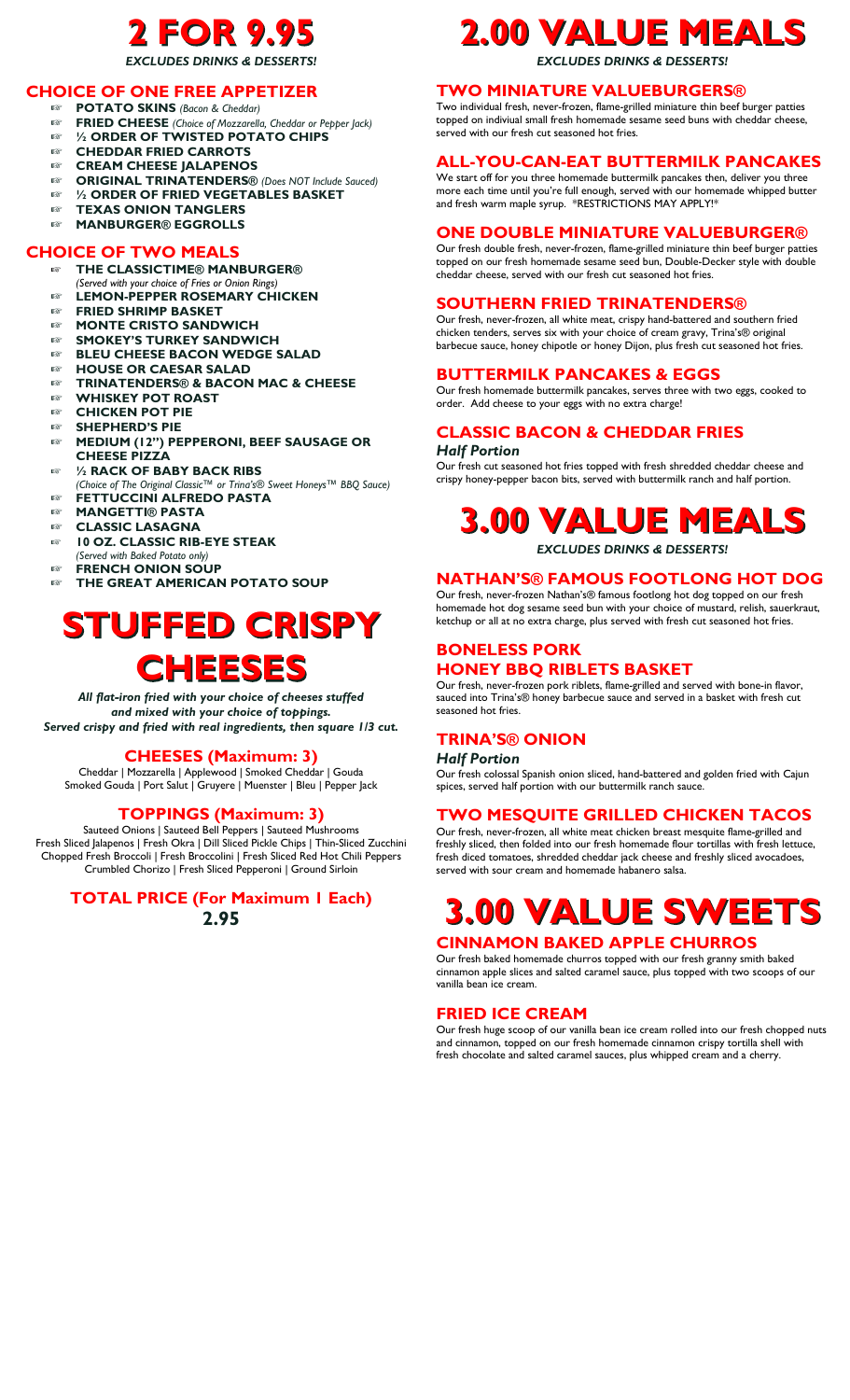*Brunch Menu*

# *SERVED 7:30 AM – 2:30 PM EVERYDAY!*

# **BRUNCH**

# **APPETIZERS**

#### **CLASSIC BRUNCH SKINS**

Our fresh cut potato skins topped with fresh seasoned scrambled eggs, cheddar cheese and fresh chorizo sausage, served with our chive garlic sour cream. 4.95

### **SILVER DOLLAR PANCAKES**

Four of our fresh griddled silver dollar-sized pancakes, served with berries, whipped butter and homemade maple syrup.

4.25 *Make it with Snicker's® candy or chocolate chips add…0.95!*

#### **ORIGINAL SAUSAGE BISCUIT**

Our fresh baked fluffy white biscuit topped with our fresh, never-frozen flame-grilled sausage patty, wider than the biscuit, served with our homemade maple syrup. 3.25

### **ORIGINAL CHICKEN BRUNCH SKINS**

Our fresh cut potato skins topped with fresh seasoned scrambled eggs, jack cheese, original fresh, never-frozen, hand-battered, golden fried diced chicken, served with chipotle honey Dijon sauce. 4.95

#### **SPICY CHICKEN BRUNCH SKINS**

Our fresh cut potato skins topped with fresh seasoned scrambled eggs, pepper jack cheese, original fresh, never-frozen, spicy battered, golden fried diced chicken, served with honey chipotle barbecue sauce. 5.25

# **CHEDDAR & SAUSAGE TRINATENDERS®**

Our fresh, never-frozen, hand-battered, golden fried chicken tenders topped with fresh chorizo sausage and cheddar cheese, served with buttermilk ranch sauce. 6 Count…6.95 8 Count…8.95

#### **TRINATENDERS® AND A DOLLAR WAFFLE**

Three fresh, never-frozen, hand-battered, golden fried chicken tenders, topped on one of our fresh homemade dollar-sized belgian waffle, served with fresh hot maple syrup.  $5.25$ 

#### **MORNING EGGROLLS**

Our fresh seasoned scrambled eggs with our creamy homemade cheddar queso, and crumbled chorizo sausage, rolled into our fresh made eggrolls, golden fried, served with chipotle avocado ranch sauce. 6.95

# **CHICKEN & WAFFLE SLIDERS**

Our fresh, never-frozen hand-battered, golden fried chicken breasts, sandwiched between two dollar sized belgian waffles, serves 2 count, with Trina's® fresh seasoned hot homemade brunch potatoes and side of fresh hot maple syrup. 8.25

#### **BLT & EGG SLIDERS**

Our fresh honey-peppered bacon strips topped on our fresh lettuce, sliced tomatoes with fried eggs sandwiched between our fresh homemade Texas toasted miniature Hawaiian rolls with our Swiss cheese and chipotle mayo, served with Trina's® fresh seasoned hot homemade brunch potatoes. 8.95



### **ORIGINAL BUTTERMILK PANCAKES**

Six of our homemade griddled buttermilk pancakes stacked together, served with our homemade hot maple syrup and whipped butter.

# 6.25 *Make it with Snicker's® candy or with chocolate chips add…0.95!*

#### **ORIGINAL BELGIAN WAFFLES**

Four of our homemade whole belgian waffles, stacked together, served warm with our homemade hot maple syrup and whipped butter. 6.25

# **OMELETTES & CREPES**

#### **CHEDDAR & BACON OMELETTE**

Our fresh eggs scrambled and folded in with our fresh cheddar cheese and honeypepper bacon bits, topped with sour cream and chives. 6.95

#### **VEGETABLE & PEPPER JACK OMELETTE**

Our fresh eggs scrambled and folded in with our fresh pepper jack cheese and fresh, never-frozen grilled broccoli, carrots and onions, topped with extra shredded pepper jack cheese. .<br>6.25

#### **ORIGINAL VEGETABLE OMELETTE**

Our fresh eggs scrambled and folded in with our fresh, never-frozen grilled broccoli, carrots, onions, tomatoes, and mushrooms, topped with our fresh homemade hot salsa. 5.25

#### **PORK SAUSAGE & CHEDDAR OMELETTE**

Our fresh eggs scrambled and folded in with our fresh, never-frozen grilled and sliced pork sausage and cheddar cheese, topped with sour cream and chives. 6.95

#### **THREE CHEESE OMELETTE**

Our fresh eggs scrambled and folded in with cheddar, pepper jack and mozzarella cheeses, topped with sour cream and chives. 5.25

### **MUSHROOM & JACK OMELETTE**

Our fresh eggs scrambled and folded in with our grilled and never-frozen mushrooms and jack cheese, topped with our homemade hot salsa. 6.25

#### **MUSHROOM, SAUSAGE & CHEDDAR OMELETTE**

Our fresh eggs scrambled and folded in with grilled and never-frozen mushrooms, sliced pork sausage, crumbled chorizo sausage and cheddar cheese, topped with sour cream and chives. 7.95

#### **PEANUT BUTTER CREAM & JELLY CREPES**

Our fresh homemade peanut butter cream and red raspberry jelly rolled into two of our fresh homemade crepes, fresh baked. 4.95

#### **MONTE CRISTO CREPES**

Our fresh red raspberry jelly, cheddar cheese, Swiss cheese, fresh smoked turkey and ham rolled into two of our fresh crepes, fresh baked. 5.25

#### **CHERRY WINE CREPES**

Our fresh red cherries, cherry wine puree and cherry cream rolled into two of our fresh crepes, fresh baked. 4.95

#### **PUMPKIN PIE CREPES**

Our fresh homemade pumpkin pie filling rolled into two of our fresh crepes with sweet cream cheese, fresh baked. 5.95

#### **IRISH COFFEE CREPES**

Our fresh homemade sweet Bailey's® coffee cream cheese rolled into two of our fresh crepes, drizzed with margarita lime glaze, fresh baked. 6.95

#### **KEY LIME CREPES**

Our fresh homemade key lime pie filling rolled into two of our fresh crepes, drizzled with red raspberry puree and margarita lime glaze, fresh baked. 6.25

#### **STRAWBERRY & BANANA CREPES**

Our fresh stemless whole strawberries and fresh sliced bananas rolled with our strawberry puree into two our fresh crepes, drizzled with our strawberry puree, fresh baked and topped with whipped cream. 6.95

# **COMBOS & ADDITIONS**

**Three Buttermilk Pancakes & Two Whole Belgian Waffles…6.25 Add our Fresh Seasoned Scrambled Eggs, Honey-Pepper Bacon Strips or Never-frozen Flame-grilled Sausage Links and Trina's® Fresh Seasoned Hot Homemade Brunch Potatoes to Pancake & Waffle dish add…1.25!**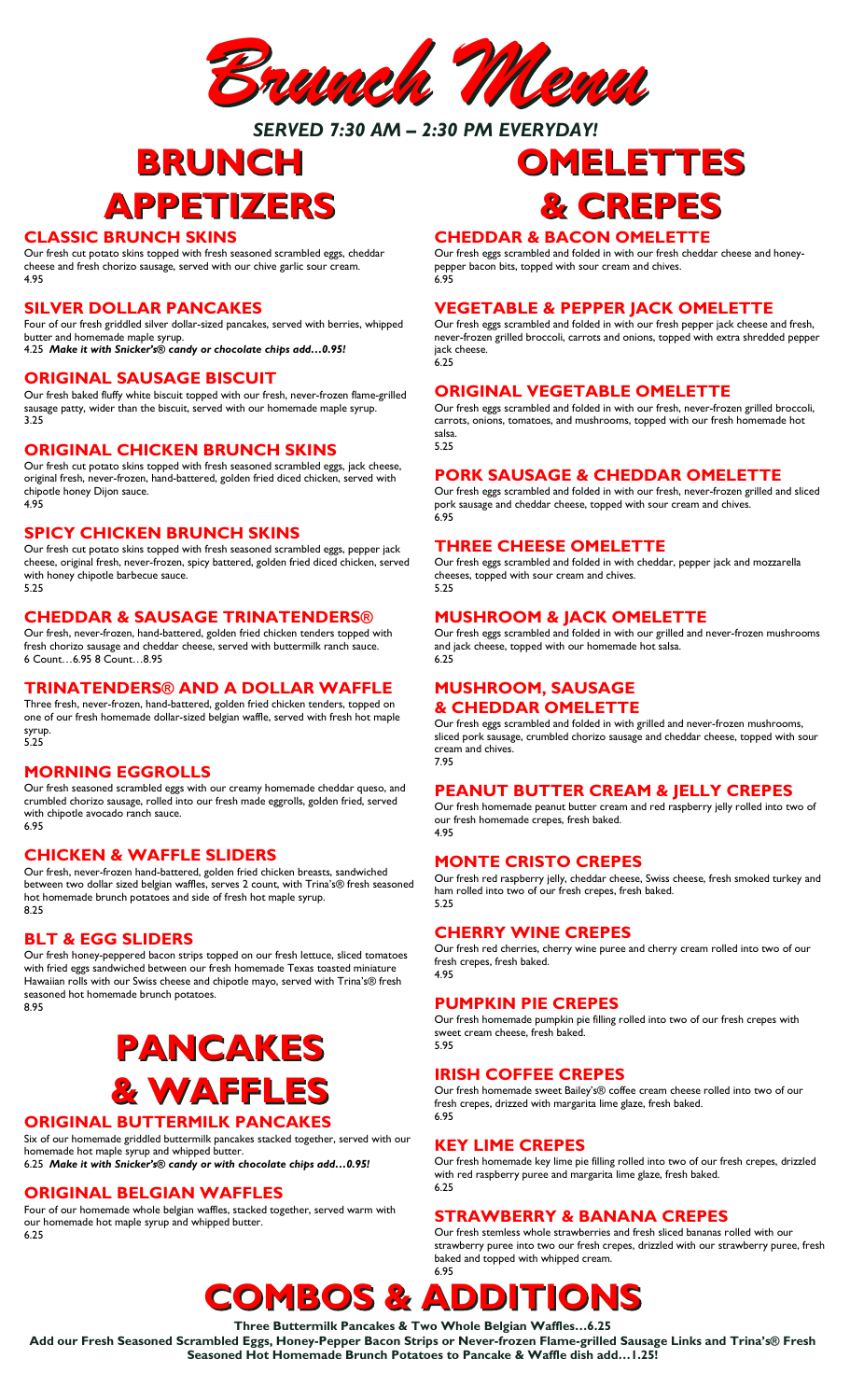# **BRUNCH-INFUSED PANCAKE DOGS & SAUSAGES**

*Served with three eggs scrambled or whites, four strips of crispy honey-pepper bacon and hash potatoes.*

# **ORIGINAL**

Your choice of two fresh 100% natural beef hot dogs or pork sausage links, both dipped into our homemade original pancake batter, deep fried and served on sticks with side of warm maple syrup. 5.95

# **CINNAMON APPLE**

Your choice of two fresh 100% natural beef hot dogs or pork sausage links, both dipped into our homemade cinnamon apple infused pancake batter, deep fried and served on sticks with side of salted caramel sauce. 6.25

# **CHOCOLATE CHIP**

Your choice of two fresh 100% natural beef hot dogs or pork sausage links, both dipped into our homemade chocolate chip infused pancake batter, deep fried and served on sticks with side of chocolate fudge sauce. 6.25

# **CHERRY CHEESECAKE**

Your choice of two fresh 100% natural beef hot dogs or pork sausage links, both dipped into our homemade cheesecake pancake batter infused with cherries, deep fried and served on sticks with side of cherry and white chocolate sauces. 6.95

# **SALTED CARAMEL CARROT CAKE**

Your choice of two fresh 100% natural beef hot dogs or pork sausage links, both dipped into our homemade carrot cake pancake batter, deep fried and topped with salted caramel sauce, served with side of buttercream sauce. 6.95

# **ORIGINAL BACON**

Your choice of two fresh 100% natural beef hot dogs or pork sausage links, both dipped into our homemade pancake batter infused with crispy honey-pepper bacon bits, served with side of warm maple syrup. 6.25

# **CLASSIC ORIGINAL HOT DOGS**

*Two footlong hot dogs topped on our poppy seed buns, served on a bed of fresh seasoned hot fries.*

# **AMERICAN ORIGINAL**

Topped with mustard or ketchup. 4.95

# **CHICAGO-STYLE**

Topped with mustard, chopped white onions, sweet pickle relish, sport peppers, sliced tomaotes, sliced kosher dill pickle spear and celery salt. 6.75

### **CHEDDAR RANCH**

Topped with sliced cheddar cheese and buttermilk ranch. 5.25

#### **BACON & BLEU**

Topped with crumbled bleu cheese, creamy bleu cheese sauce, crumbled honeypepper bacon bits, chopped tomatoes and chives. 5.95

#### **BUFFALO RANCH**

**PEANUT BUTTER**

Topped with shredded chicken, homemade buffalo sauce and drizzled with buttermilk ranch. 6.25

# **TERLINGUA CHILI & CHEDDAR CLASSIC**

Topped with our homemade Terlingua-style chili (no beans), shredded cheddar cheese and chopped red onions. 6.95

# **MANBURGER® CREATIONS**

*½ lb. Angus beef patties topped on our poppy seed or sesame seed buns, served on bed of fresh seasoned hot fries.*

# **BUFFALO WINGER MANBURGER®**

Topped with crumbled bleu cheese, creamy bleu cheese sauce, fried buffalo chicken slices, fresh lettuce, sliced tomatoes, provolone cheese and skewed with one bone-in buffalo wing on top. 6.95

### **FRIED APPLE CHIPS & CHEDDAR MANBURGER®**

Topped with our hand-battered and deep fried granny smith apple thin-sliced chips, cheddar cheese, salted caramel sauce, fresh lettuce and sliced tomatoes. 6.25

# **POTATO SKINS**

#### **& BACON CHEDDAR MANBURGER®**

Topped with six strips of crispy honey-pepper bacon, cheddar cheese, fresh lettuce, sliced tomatoes, sour cream sauce and skewed with two crispy honey-pepper bacon & cheddar potato skins on top. 7.25

# **WAFFLE COMBOS**

# *CHOOSE YOUR MEAT*

#### **CHICKEN 4.95**

Deep Golden Fried | Fire-Grilled | Blackened

**SIRLOIN 6.95**

Hammered & Deep Golden Fried | Fire-Grilled

### **SHRIMP 7.25**

Deep Golden Fried | Fire-Grilled & Skewered | Blackened & Skewered

# *CHOOSE YOUR BELGIAN WAFFLE*

**ORIGINAL 1.25**

# Fresh and homemade Belgian Waffle.

**JALAPENO & CHEDDAR 1.95** Fresh, homemade and infused with shredded cheddar cheese and minced jalapenos.

# **HONEY-PEPPER BACON 2.95**

Fresh, homemade and infused with crispy honey-pepper bacon bits.

#### sliced tomatoes, and provolone cheese. 6.25

**& JALAPENO JAM MANBURGER®**

#### **MARGHERITA MANBURGER®**

Topped with fresh basil leaves, meaty marinara sauce, mozzarella and provolone cheeses, sliced tomatoes and creamy whipped ricotta spinach spread. 6.25

Topped with creamy Peter Pan® Peanut Butter spread, jalapeno jam, fresh lettuce,

### **TERLINGUA-STYLE CHILI & CHEDDAR MANBURGER®**

Topped with our homemade Terlingua-style chili (no beans), cheddar cheese, chopped red onions, fresh lettuce, sliced tomatoes and mustard. 6.95



# *CHOOSE YOUR TOPPINGS & SAUCES*

# **TOPPINGS** *max. 3 toppings*

Canadian Bacon | Cheddar Cheese | Thin-Sliced Turkey | Thin-Sliced Ham Sliced Jalapenos | White Cheddar Mashed Potatoes Jalapeno Cheddar Mashed Potatoes | Queso Mashed Potatoes Sliced Pepperoni | Ground Chorizo | Sausage Links | Corn | Peas Sweet Baby Carrots | Black-eyed Peas | Cranberry Sauce

#### **SAUCES** *max. 2 sauces*

Brown Gravy | Mushroom Gravy | Honey Dijon | Honey Chipotle | Cream Gravy Queso | Creamy Jalapeno Ranch | Buttermilk Ranch